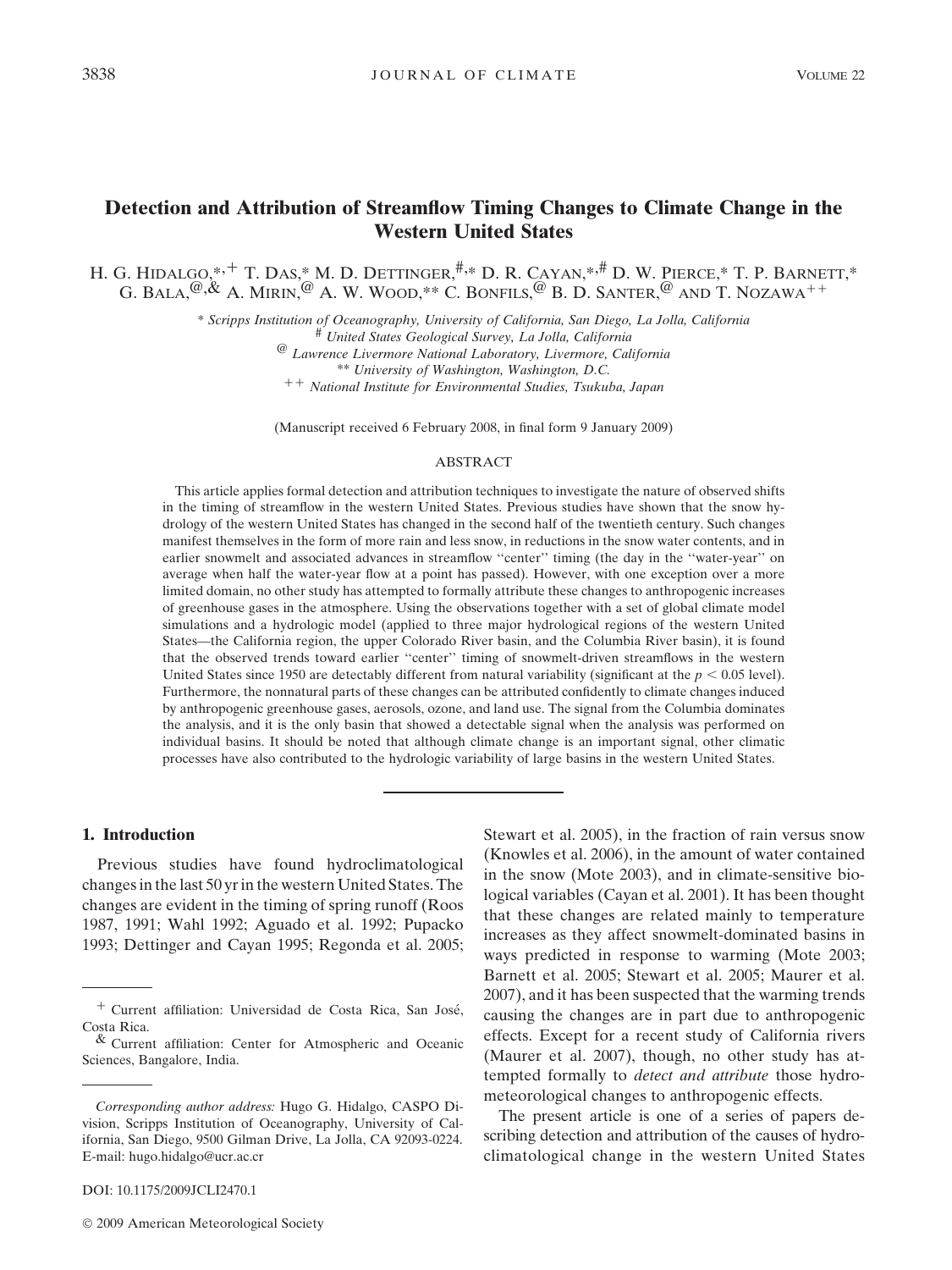(Barnett et al. 2008; Bonfils et al. 2008; Pierce et al. 2008). In particular, this paper focuses on shifts in the timing of streamflow. We investigate whether the shifts in streamflow over the past 50 yr are unlikely to have come about by natural variability, and, if so, whether these changes can be confidently attributed to humancaused climate change.

The western United States is particularly susceptible to temperature changes as (historically) a large fraction of the precipitation falling in the mountainous regions of the West occurs on days where the temperature is just a few degrees below  $0^{\circ}$ C (Bales et al. 2006). Presumably, this precipitation would change from snow to rain in warming climatic scenarios that increase the air temperature by a few degrees. As an example, from 1949 to 2004 the warming of less than  $3^{\circ}$ C in winter wet-day temperatures across the region has resulted in significant negative trends in the snowfall water equivalent (SFE) divided by the fraction of winter precipitation  $(P)$  falling on snowy days  $(SFE/P)$ (Knowles et al. 2006). Knowles et al. (2006) also found that, although the Pacific decadal oscillation (PDO; Mantua et al. 1997) may have influenced wet-day temperatures and snowfall fractions at interdecadal time scales, longer-term changes also appear to have been occurring. This is also consistent with the findings of Stewart et al. (2004) and Mote et al. (2005, 2008) with respect to streamflow timing and snow water contents, respectively. While the overall volumes of annual streamflow have not changed much over the past 50 yr, the warming-induced changes are manifested in changes in the interseasonal distribution of streamflow. In particular, the March fraction of annual streamflow has increased, while the April–July fraction has decreased in some basins, with the center timing of streamflow (CT) in snow-dominated basins showing significant shifts toward earlier times in the spring (Dettinger and Cayan 1995; Stewart et al. 2005). Moore et al. (2007) mention that the definition of CT used by Stewart et al. (2005) (i.e., centroid) is similar to the date when 50% of the water-year flow has passed (DQF50) but this later index is less sensitive to outliers in the flow. Consistently with Regonda et al. (2005), Maurer et al. (2007), Moore et al. (2007), Rauscher et al. (2008), and Burn (2008), we will use CT as the date of the year when 50% of the wateryear flow has passed (DQF50). In Déry et al. (2009), the CT as calculated here is criticized as a method for computing the timing of streamflow. The authors argue that for certain Canadian rivers there is a correlation between the annual flow and CT and that the influence from late season precipitation and glaciers could affect CT. In our case, the correlation between the flow and CT is nonsignificant at the 95% confidence level, there is only a

marginal contribution to the flow from glaciers, and the contribution from summer storms to the flow is negligible compared to the winter values, giving us confidence that we can index the timing of streamflow using CT.

In this study, two global climate model control runs are used to characterize CT natural variability. Using these runs, we will determine whether the trends in the observations are to be found in the distribution of trends from natural variability alone. In those cases where the trends in the observations lie (statistically) significantly outside the distribution of the natural variability, ''detection'' is achieved (Hegerl et al. 2006). Several forced runs will be used to attribute detected signals to anthropogenic or to solar–volcanic forcings on the climate. In all model runs, we will downscale the data from the climate models to a  $1/8^{\circ}$ -resolution grid and then run the downscaled estimates through the Variable Infiltration Capacity (VIC; Liang et al. 1994) hydrological model. In contrast to detection, attribution of anthropogenic climate change impacts is the process of determining whether the observed impacts are 1) consistent with the type of changes obtained from climate simulations that include external anthropogenic forcings and internal variability and 2) inconsistent with other explanations of climate change (Hegerl et al. 2006). Detection and attribution studies have been conducted for a number of measures of the climate of the atmosphere and ocean (Barnett et al. 2001; 2006; Hegerl et al. 2006; Hoerling et al. 2006; Zhang et al. 2007; Santer et al. 2007; Solomon et al. 2007b). A review of previous detection and attribution studies is available from The International Ad Hoc Detection and Attribution Group (2005). Most of those previous studies examine global- or continental-scale quantities. This study differs by attempting to perform detection and attribution on a regional scale, which is generally more difficult than the larger-scale analyses because the signal-tonoise ratio is proportional to the spatial scale of analysis (Karoly and Wu 2005). This study also is one of the first formal detection and attribution studies of hydrological variables.

#### 2. Methods, models, and data sources

To investigate the detectability and possible attribution of climate change effects on streamflow timing in the western United States, we employed a particular detection method, several climate model simulations (including control runs and also runs that were driven by anthropogenic forcings or by solar and volcanic forcings), two statistical procedures to downscale the global climate model output to a hydrologically suited terrain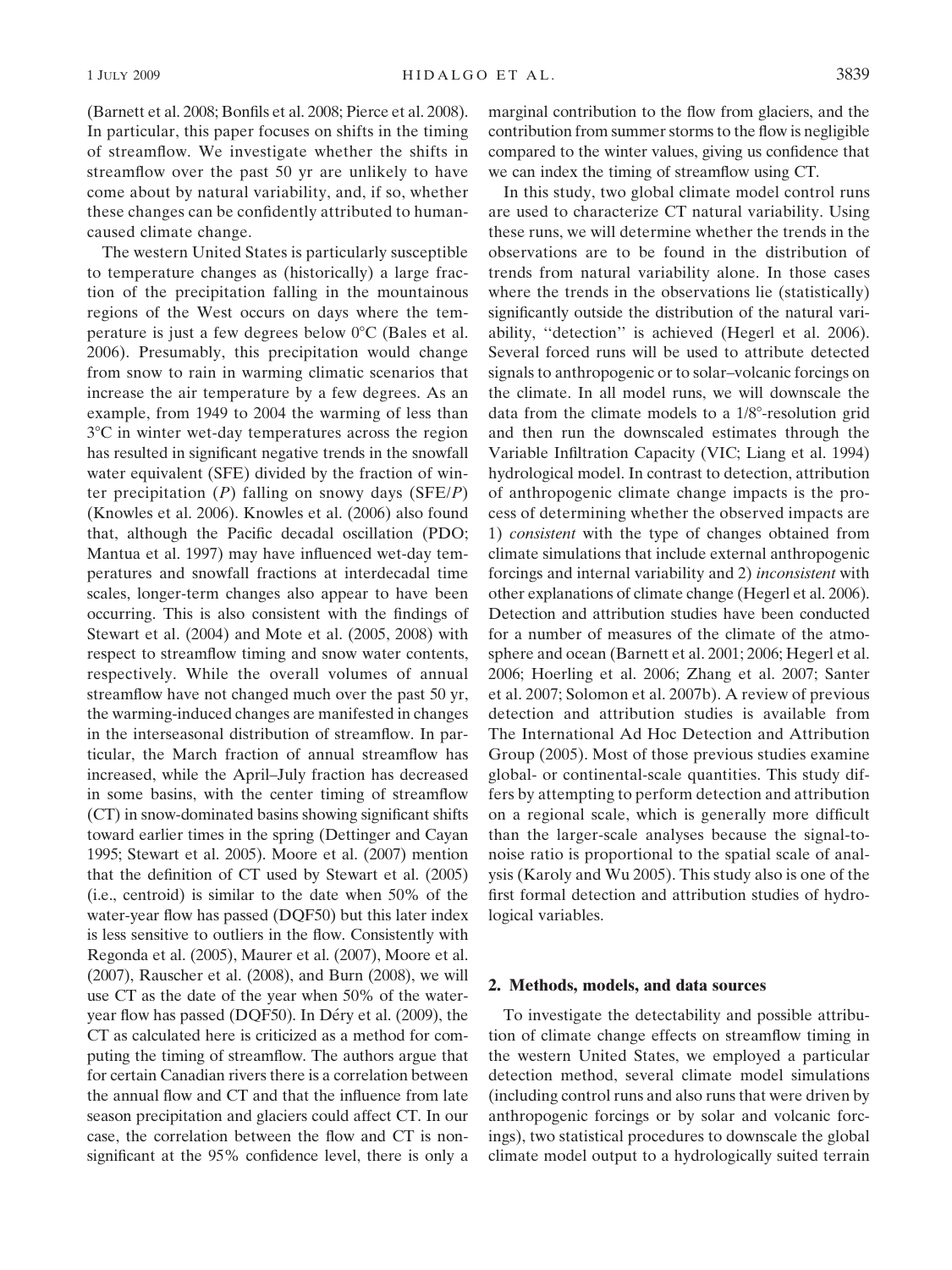scale, a macroscale hydrological model with river routing, a set of observed meteorological data over the western United States, and observed streamflow data for key large basins. These elements are each described in the following sections.

#### a. The optimal detection method

As noted earlier, ''detection'' of climate change is a procedure to evaluate whether observed changes are likely to have occurred from natural variations of the climate system. The optimal detection method is applied here. Details of the method can be found in Hegerl et al. (1996, 1997), Tett et al. (1999), Allen and Tett (1999), and Barnett et al. (2001). Given a variable for detection, the basic idea is to reduce the problem of multiple dimensions  $(n)$  to a univariate or low-dimensional problem (Hegerl et al. 1996). In this low-dimensional space, the detection of signals above the natural variability "noise" can be contrasted. That is, the trends in observed CT will be compared to the distribution of trends from the control run. Also, the detected vector can be compared with the vector obtained from the expected climate change pattern. As in Hegerl et al. (1996), we are using a simplified version of the method in which the signal strength  $(S)$  is actually the trend of the climate vector projected into the fingerprint for each of the climate runs. Specifically, S was defined as

$$
S = \text{trend}[F(x) \cdot D(x, t)],\tag{1}
$$

where  $F(x)$  is the signal fingerprint,  $(Dx, t)$  indicates the three regional time series of any ensemble model run or the observations, and 'trend' indicates the slope of the least squares best-fit line. Uncertainty in the signal strength is calculated from a Monte Carlo simulation (see following sections). The 95% confidence intervals computed using traditional  $t$  test statistics are approximately 0.91 times the confidence intervals obtained from the Monte Carlo method, suggesting that the autocorrelation and ensemble averaging have some effect on the size of the confidence intervals, with the Monte Carlo intervals being the most conservative estimates. For reference, an assessment of S significance using traditional statistics (Student-t probabilities from the slope of the best-fit line and the nonparametric Mann– Kendall test) will be presented in following sections. In the low-dimensional space, the signal strength will be used to 1) determine if the observations contain a significant signal above the natural variability in the system, as determined from two extensive control runs; and 2) to test the hypothesis that the trends of anthropogenically forced runs have the same signs as the trends in the observations and that these signs are different than the solar–volcanic forced runs.

## b. Climate models

An 850-yr control simulation using the Community Climate System Model, version 3.0, Finite Volume (CCSM3-FV; Collins et al. 2006; Bala et al. 2008) general circulation model (GCM) will be used here to characterize natural inherent climate variability in the absence of human effects on climate (hereinafter called the CONTROLccsm run). CCSM3-FV is a fully coupled ocean–atmosphere model, run with no flux corrections, and an atmospheric latitude–longitude resolution of  $1^{\circ} \times 1.25^{\circ}$  and 26 vertical levels. In addition, 750 yr of a control run (run B06.62) from the Parallel Climate Model version 2.1 (PCM; Washington et al. 2000) at a resolution of T42L26 (hereinafter CONTROLpcm run) will be used to verify our results. The anthropogenically forced signal of climate change will be obtained from 4 simulations (runs B06.22, B06.23, B06.27, and B06.28) by PCM under anthropogenic forcings (hereinafter ANTHROpcm runs) as well as from 10 realizations of the Model for Interdisciplinary Research on Climate, medium-resolution version [MIROC(medres) T42L20; Hasumi and Emori 2004; Nozawa et al. 2007; hereafter ANTHROmiroc runs] also with anthropogenic forcings. Two realizations of the PCM forced with solar and volcanic forcings only (runs B06.68 and B06.69) were obtained from the Intergovernmental Panel on Climate Change (IPCC) Web site (http://www.ipcc-data.org/). These latter data are used to test whether observed natural solar and volcanic effects can explain the observed river flow changes. The characteristics of the models and simulations are indicated in Table 1.

The control runs include only internal variability (no forcings). The ANTHROpcm runs include greenhouse gases, ozone, and direct effect of sulfate aerosols. The ANTHROmiroc runs include the previous forcings, plus the indirect effect of sulfate aerosols, direct and indirect effects of carbonaceous aerosols, and land-use change (see supplementary material in Barnett et al. 2008). The PCM and MIROC anthropogenic runs do not include solar and volcanic forcings, so they are not ''all forcings'' runs. We used these ANTHRO runs because we wanted to separate the effects of solar– volcanic and anthropogenic effects in the detection procedure. All models selected required to have a good representation of typical sea surface temperature patterns of El Niño–Southern Oscillation (ENSO) and the PDO (Bonfils et al. 2008; Pierce et al. 2008). Another requirement was the availability of daily precipitation and temperature data.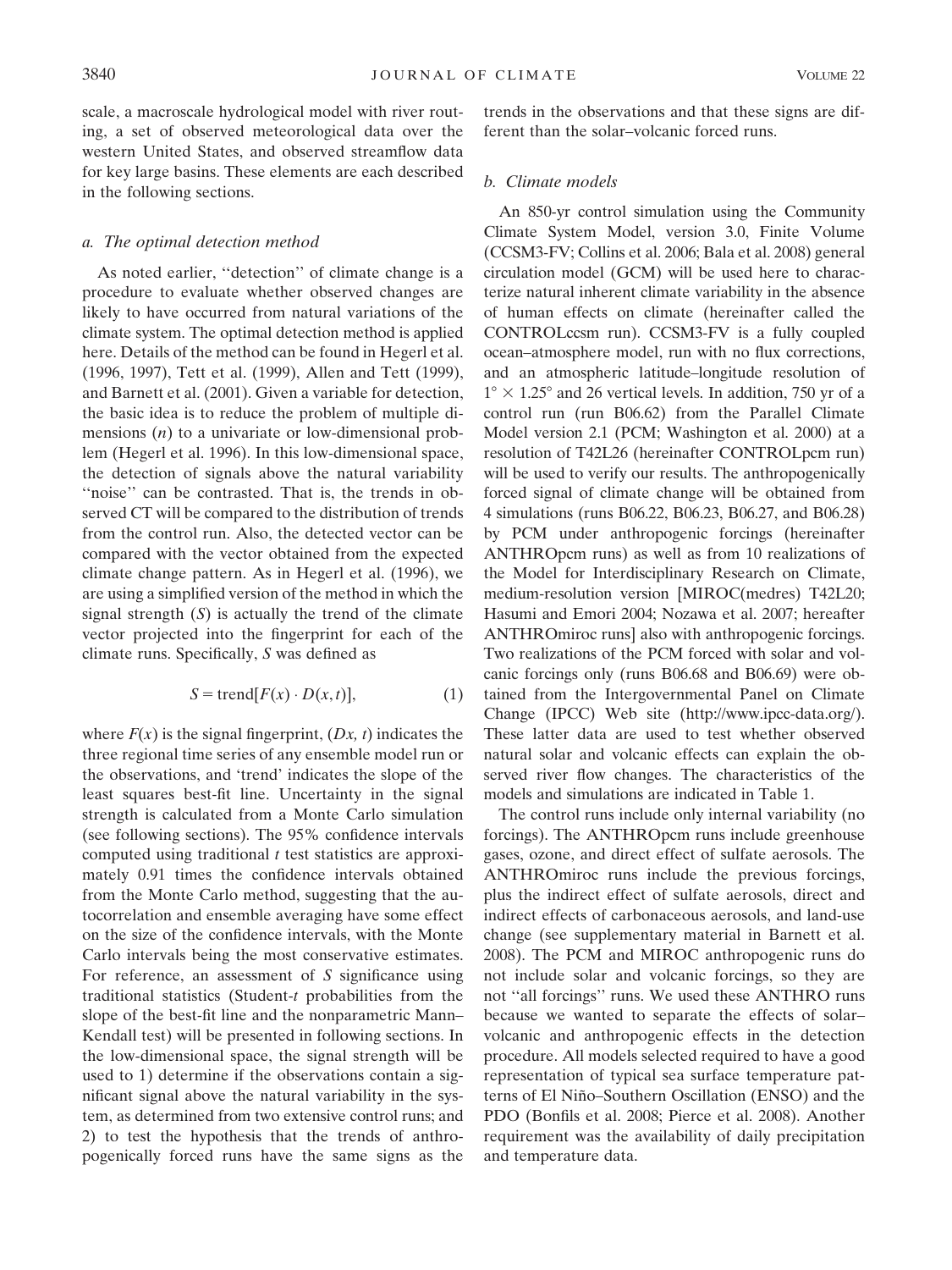TABLE 1. Characteristics of the runs used in this study. NCAR: National Center for Atmospheric Research, United States; CCSR: Center for Climate System Research at the University of Tokyo, Japan; NIES: National Institute for Environmental Studies, Japan; FRCGC: Frontier Research Center for Global Change, Japan.

| Name                   | Model          | Version | Origin           | Resolution                      | No. of yr      |
|------------------------|----------------|---------|------------------|---------------------------------|----------------|
| CONTROLccsm            | <b>CCSM-FV</b> | 3.0     | <b>NCAR</b>      | $1 \times 1.25$                 | 850            |
| CONTROL <sub>pcm</sub> | <b>PCM</b>     | 2.1     | <b>NCAR</b>      | T <sub>42</sub> I <sub>26</sub> | 750            |
| ANTHROpcm              | <b>PCM</b>     | 2.1     | <b>NCAR</b>      | T <sub>42</sub> I <sub>26</sub> | $4 \times 50$  |
| ANTHROmiroc            | <b>MIROC</b>   | 3.2     | CCSR, NIES FRCGC | T42L20                          | $10 \times 50$ |
| Solar-volcanic         | <b>PCM</b>     | 2.1     | <b>NCAR</b>      | T <sub>42</sub> I <sub>26</sub> | $2 \times 50$  |

### c. Downscaling methods

The data from the CONTROLccsm, solar and volcanic runs, and ANTHROmiroc were downscaled to a  $1/8^\circ \times 1/8^\circ$  resolution grid over the western U.S. basins using the method of constructed analogs (CA; Hidalgo et al. 2008). Data from the CONTROLpcm were downscaled to the same resolution using the method of bias correction and spatial disaggregation (BCSD; Wood et al. 2004), as were the ANTHROpcm runs. An intercomparison of the methods of downscaling can be found in Maurer and Hidalgo (2008). The most notable difference between the two methods on the decadal time scales of interest here is that trends are modestly weaker in the CA method than in the BCSD (Maurer and Hidalgo 2008).

#### 1) CONSTRUCTED ANALOGS DOWNSCALING

The CA method is an analogous-based statistical downscaling approach described in detail in Hidalgo et al. (2008). In the appendix a description of the mathematical procedures of the method is included. The downscaling is performed on the temperature and precipitation daily anomaly patterns from the GCM. The base period for computing anomalies is 1950–76. A simple bias correction procedure is accomplished by dividing the anomalies at each grid point of the GCM by the standard deviation of the model and multiplying the result by the standard deviation of the observations. The precipitation was transformed by a square root before processing to make its distribution more Gaussian.

The coarse-resolution target pattern to be downscaled from a climate model for a particular day is estimated using a linear combination of previously observed patterns (library) that are similar to the target pattern. The linear estimate at the coarse scale of the target pattern is called the analog. The downscaled estimate is constructed by applying the same linear combination of coefficients obtained at the coarse-scale to the high-resolution patterns corresponding to the same days used to derive the analog. In this application of the CA, the library patterns were composed of the Maurer et al. (2002) daily precipitation and temperature gridded observations, aggregated at the resolution of each climate model, from 1950 to 1976 along with the corresponding  $\frac{1}{8}$ ° versions for the same days. As in Hidalgo et al. (2008), the estimation of the target pattern was constructed by using as predictors the best 30 analogs [based on the pattern root-mean-square error (RMSE) distance from the target] selected from all days in the historical record within  $\pm 45$  days of the day of year of the target. The domain of the downscaled meteorological data contains the four major hydrological regions of the western United States: the Columbia River basin, California, the Colorado River basin, and the Great Basin (Fig. 1). A list of the characteristics of the basins can be found in Table 2.

## 2) BIAS CORRECTION AND SPATIAL DISAGGREGATION DOWNSCALING

The BCSD method is described in detail in Wood et al. (2002, 2004) and has been used previously in a number of climate studies for the western United States (Van Rheenen et al. 2004; Christensen et al. 2004; Payne et al. 2004; Maurer et al. 2007). In brief, the two-step procedure first removes bias more rigorously than for the CA method. The bias is removed on a climate model gridcellspecific basis by using a mapping from the probability density functions for the monthly GCM precipitation and temperature to those of observations, spatially aggregated to the GCM scale. The adjusted climate model simulation outputs from this step are then expressed as anomalies from long-term observed means at the climate model scale. Spatial disaggregation is achieved by the second step, in which the monthlong daily sequences of precipitation and temperature minima and maxima at the  $1/8^{\circ}$  scale are randomly drawn from the historical record, and then scaled (for precipitation) or shifted (for temperatures) so that the monthly averages reproduce the climate model–scale anomalies. Two constraints are applied: that the selected month is the same calendar month as the month being downscaled; and that the same sample year is applied to all grid cells within the basin for each month, which preserves a plausible spatial structure of precipitation and temperature.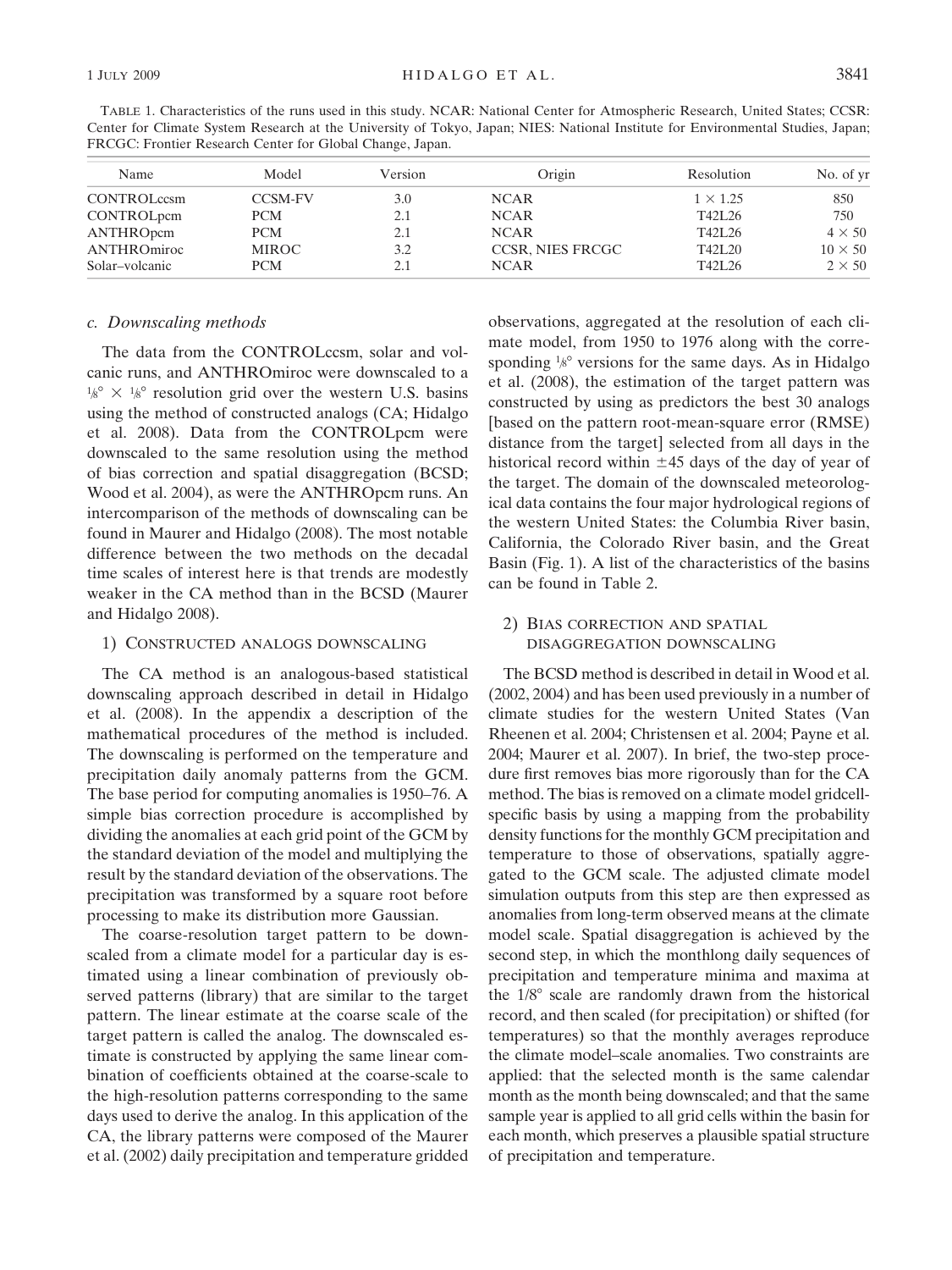

FIG. 1. (a) Location of the river gauges in the western United States and (b) elevation (in meters above sea level). The data have been trimmed to the study domain.

#### d. Hydrological model

The downscaled precipitation  $(P)$ , maximum temperature (Tmax), and minimum temperature (Tmin) data along with climatological wind speed from all the runs were used as input to the macroscale VIC (Liang et al. 1994) hydrological model. VIC simulates a full complement of hydrological variables making up the land surface water and energy balance such as soil moisture, snow water equivalent (SWE), baseflow, and runoff, using daily meteorological data as time-varying input, based on parameterized soil and vegetation properties. The land surface is modeled using a tiled configuration of vegetation covers, while the subsurface flow is modeled using three soil layers of different thicknesses (Liang et al. 1994; Sheffield et al. 2004). Defining characteristics of VIC are the probabilistic treatment of subgrid soil moisture capacity distribution, the parameterization of baseflow as a nonlinear recession from the lower soil layer, and that the unsaturated hydraulic conductivity at each particular time step is a function of the degree of saturation of the soil (Campbell 1974; Liang et al. 1994; Sheffield et al. 2004). Details on the characteristics of the model can be found elsewhere (Liang et al. 1994; Cherkauer et al. 2002; http:// www.hydro.washington.edu/Lettenmaier/Models/VIC/ VIChome.html). The model was run using the waterbalance mode at  $\frac{1}{8}$ ° resolution over the western United States (Fig. 1). VIC has been used extensively in a variety of water resources applications, from studies of climate variability, forecasting, and climate change studies (e.g., Wood et al. 1997, 2002, 2004; Nijssen et al. 1997, 2001; Hamlet and Lettenmaier 1999).

### e. Naturalized streamflow data sources

The naturalized streamflow data for California were obtained from the California Data Exchange Center (CDEC; http://cdec.water.ca.gov/). The data for the Colorado River were obtained from James Prairie's Internet site from the Upper Colorado Regional Office of the Bureau of Reclamation (http://cadswes2.colorado.  $edu$  $\sim$ prairie/index.html). The data from the Columbia River were obtained from an updated version of A.G. Crook Company (1993). These naturalized streamflow estimates are generated by adding back the consumptive use to the measurement from the streamflow gauges for each month. Although it is difficult to assess

| TABLE 2. River basin characteristics. |          |
|---------------------------------------|----------|
|                                       | Elevatio |

|                                 |            | Longitude W | Elevation (m) |      |      |                             |
|---------------------------------|------------|-------------|---------------|------|------|-----------------------------|
| Stream gauge                    | Latitude N |             | Min           | Max  | Avg  | Approx area km <sup>2</sup> |
| Columbia River at The Dalles    | 45.600     | 121.200     | 130           | 3113 | 1395 | 679 250                     |
| Colorado River at Lees Ferry    | 36.920     | 111.550     | 1167          | 3700 | 2188 | 279 650                     |
| Sacramento River at Bend Bridge | 40.289     | 122.186     | 149           | 2483 | 1309 | 31 970                      |
| Stanislaus River at Goodwin     | 37.852     | 120.637     | 299           | 2758 | 1630 | 2450                        |
| Tuolumne River at La Grange Dam | 37.666     | 120.441     | 190           | 3138 | 1910 | 4750                        |
| Merced River near Merced Falls  | 37.522     | 120.300     | 212           | 3104 | 1578 | 2590                        |
| San Joaquin River below Friant  | 36.984     | 119.723     | 154           | 3517 | 2012 | 5330                        |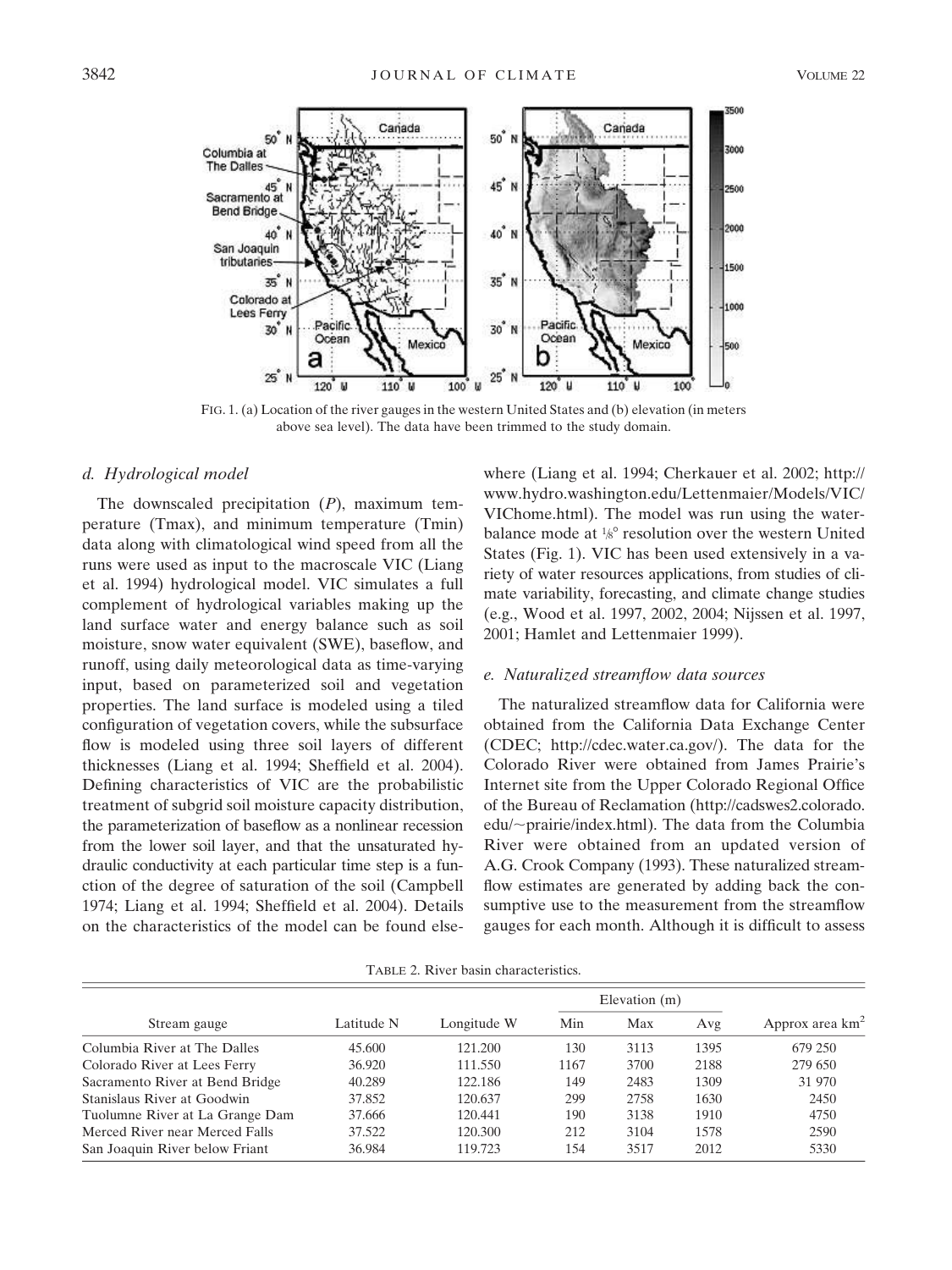

FIG. 2. Streamflow climatologies of naturalized flow for two periods: pre- and post-construction of major dams in the rivers.

the quality of these naturalized flows, we calculated the streamflow climatologies before and after the major dams were built in the rivers. The results showed that the Columbia River has the closest match of these climatologies, followed by the Colorado, and the greatest differences were found for the California rivers (Fig. 2). Overall the differences in the climatologies are not large for the Colorado and Columbia, supporting the use of the naturalized data. The differences are larger for the California rivers, and this may affect the results for individual basins. Although, as it will be seen, because of weighting used the Columbia plays a dominant role in the detection and attribution for the western United States; therefore, the influence of the California rivers in the western U.S.–wide detection and attribution analysis is marginal.

### f. River routing

The VIC-simulated runoff and baseflow were routed, as in Lohmann et al. (1996), to obtain daily streamflow data for four rivers: 1) the Sacramento River at Bend Bridge (California), 2) the Colorado River at Lees Ferry (Arizona), 3) the Columbia River at The Dalles (Oregon), and 4) the San Joaquin River (California). The data for the total flow of the San Joaquin River were obtained by adding together the daily streamflow values from the four main tributaries: the Stanislaus, the Merced, the Tuolumne, and the San Joaquin Rivers

(Fig. 1). The naturalized monthly observed data from these four rivers showed strong correlations with the values obtained from the VIC model using the meteorological data from Maurer et al. (2002) as input, suggesting that the calibration of the model is good (Fig. 3). These rivers present runoff climatologies consistent with snow-controlled hydrologies with a maximum peak occurring around May or June (Fig. 4), although the Sacramento River is fed in part by runoff from lower elevations as well and peaks in February–March.

Although the variability of streamflow and CT is captured well, the trends in CT by VIC-forced-by-griddedobservations (from Maurer et al. 2002) are all negative but weak (nonsignificant) for all rivers (Fig. 5, left panel). This underestimates the negative trend in the Columbia River, which is highly significant for the CT computed from the naturalized flow (Fig. 5, bottom right). There are three possible explanations for the weaker trends in CT computed from VIC-forced-by-gridded-observations compared to the CT computed from the naturalized streamflow: 1) the naturalized streamflow has errors, 2) the forcing data (precipitation, temperature, and wind speed) for VIC have errors, and 3) a deficiency in VIC to reproduce CT time series. It is important to determine if there are serious deficiencies in VIC to produce CT time series, as this study depends on the correct modeling of CT; for this reason an analysis was developed to look at the sources of errors from CT.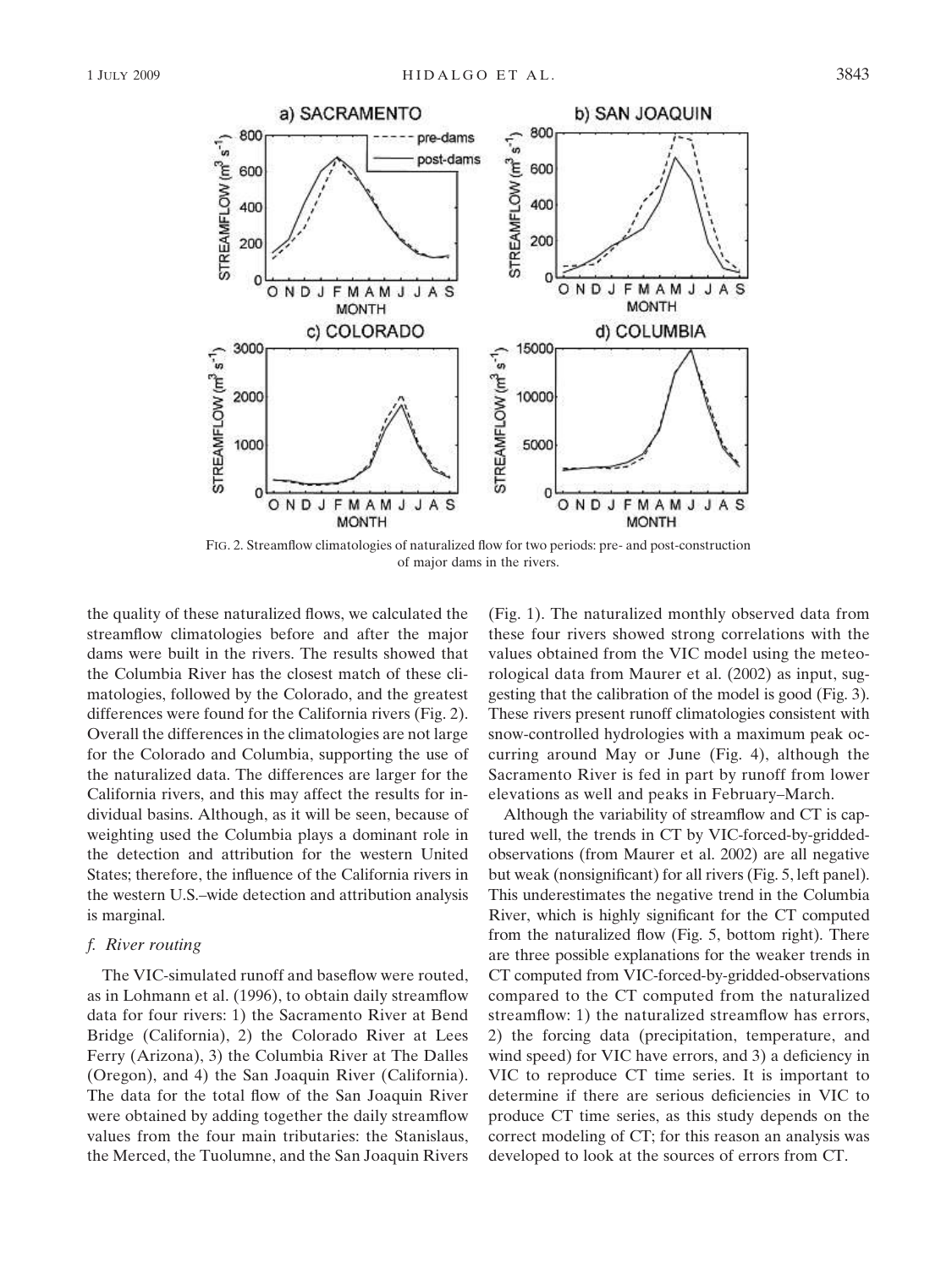

FIG. 3. Modeled vs naturalized monthly streamflow for selected major basins in the western United States.

First, in order to discard possible large errors in the naturalized streamflow data for the Columbia, we calculated the 1950–99 trend in CT from a collection of streamflow gauges from the Hydro-Climatic Data Network (HCDN), updated using data from the United States Geological Survey. These gauges are relatively unimpaired by dams. As can be seen in Fig. 6, the trends in CT in the high elevations of the Columbia River have magnitudes on the order of  $-0.2$  days per year, consistent with the CT trend of  $-0.17$  days per year from the naturalized streamflow of the Columbia River at The Dalles (Fig. 5). Note that coastal stations showed a trend toward later streamflow CT (Fig. 6). Stewart et al. (2005) showed this opposite response in CT for coastal stations that are not snow-dominated gauges. Although the consistency of the CT trends at The Dalles compared to Fig. 6 is not a formal indication of the quality of the naturalized data, the previous analysis gives us confidence that there is a significant trend in the CT on the high-elevation parts Columbia basin, a result found also in Stewart et al. (2004).

Second, we looked at possible errors in the trends of the forcing data used to drive VIC. In Fig. 7, the basin average temperature and precipitation from the Maurer et al.  $(2002)$  data<sup>1</sup> (VIC forcing) and from the areaweighted average of the Climate Divisional data for

Washington State are shown. The trends in temperature in the VIC forcing data are slightly weaker than the trends in the Climate Divisional data, while the trends in precipitation are positive in the VIC forcing data and almost zero in the Climate Divisional data. One may ask if these differences are large enough to produce weaker trends in CT in the VIC forced by observations compared to the naturalized flows. We modified the VIC input by increasing the temperature trend in an amount corresponding to the difference in the trends from the Climate Divisional data and the VIC forcing and decreased the precipitation trend in the data using the same criteria. The resulting dataset (modified VIC forcing) has very similar basinwide precipitation and temperature trends compared to the Climate Divisional trends (not shown). When CT was calculated using the modified VIC forcing, the CT trend becomes strongly negative and highly significant ( $\beta = -0.45$  days yr<sup>-1</sup>,  $p \le 5.61 \times 10^{-6}$ ). Although it is possible that the Climate Divisional data have errors (Keim et al. 2003), this approximate experiment suggests that there may be errors of such magnitude in the trend of the forcing data that are sufficient to diminish the trends in CT as shown in Fig. 5 (left panels) and that the VIC model does not seem to have serious deficiencies in modeling CT trends.

## g. Calculation of the signal strength S

For all runs, the Sacramento and San Joaquin Rivers were added to form a single streamflow time series

<sup>&</sup>lt;sup>1</sup> An analysis using the alternative Hamlet and Lettenmaier (2005) meteorological data was also performed with similar results.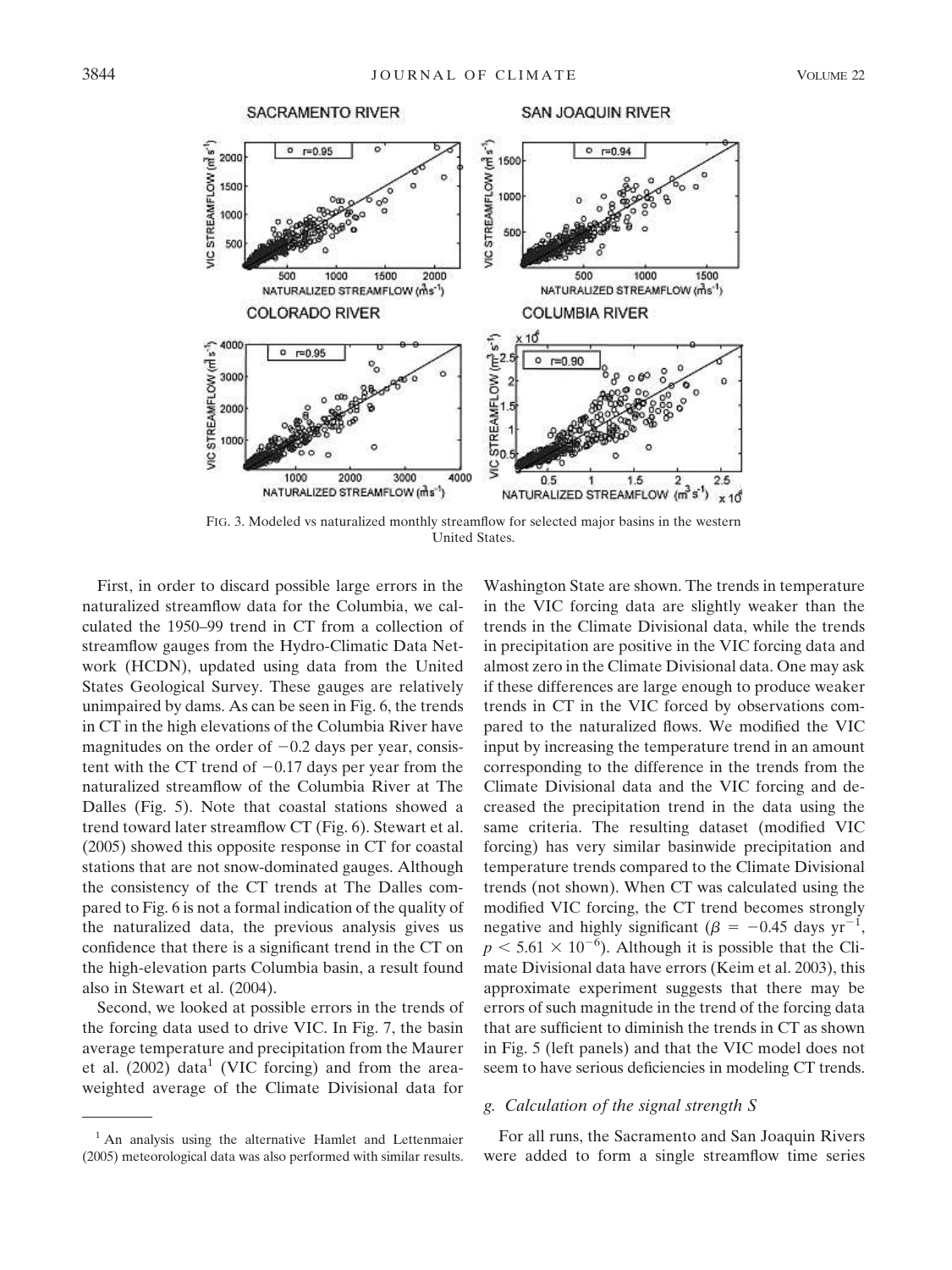### **SACRAMENTO RIVER**



FIG. 4. Monthly 1950–99 observed climatologies of (left) precipitation, (middle) temperature, and (right) runoff for basins in the western United States at gauges shown in Table 2. The box is bounded by the lower and upper quartiles; the median is shown inside the box; and the whiskers extend 1.5 times the interquartile range or to the extent of the data. Values outside the whiskers are shown with the "+" symbol.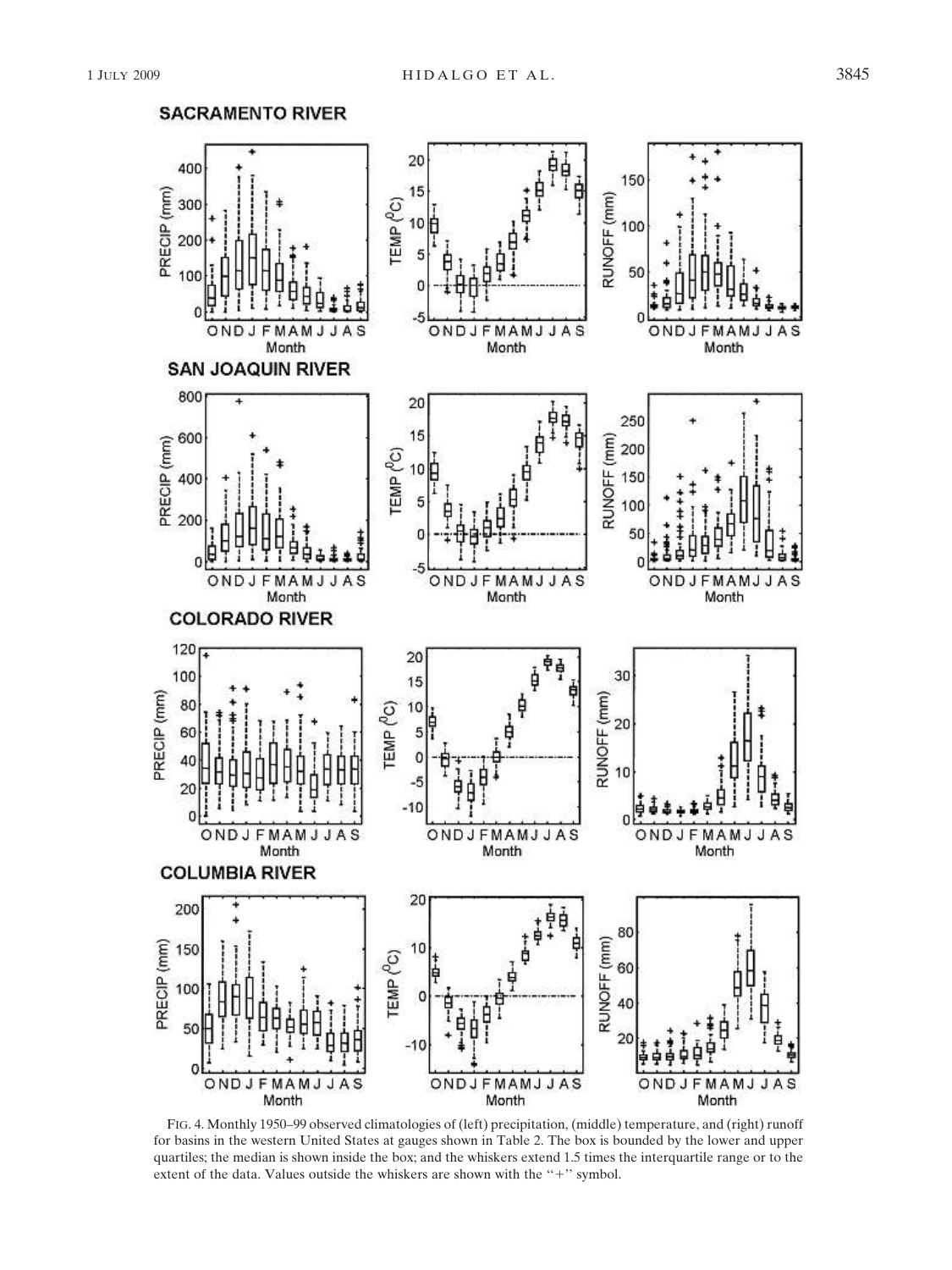

FIG. 5. Time series of the CT of (left) modeled and (right) naturalized streamflow from 1950 to 1999. The values of the slope  $(\beta)$  are shown, as well as the significance of the trend (in parentheses). The values of CT are given in days from 1 October. The meteorological data used to force VIC is from Maurer et al. (2002).

representative of the California region, leaving us with three streamflow time series: the Sacramento/San Joaquin, Colorado, and Columbia Rivers. The CT of streamflow was computed from the simulated daily streamflow time series and was defined according to Maurer et al. (2007) as the day of the water year when 50% of the water-year streamflow has passed through the channel at the calibration points shown in Fig. 1. The CT of the observed naturalized flows was estimated from the monthly data by allocating the monthly values to the middle days of the months and interpolating the CT values between the months that correspond to the point where the fractional flow was below and above 50%. This procedure proved to be accurate using as an example the daily data from the models by comparing the results of computing the CT from the dailies and the monthlies (not shown).

We therefore have three time series (one per river), each 50 yr long, for the observations and for every anthropogenically forced model run and 50-yr segment of the control runs.

The fingerprint is defined as the leading empirical orthogonal function (EOF) of the ensemble-averaged CT time series of the PCM and MIROC anthropogenically forced ensemble members. That is, ensemble CTs for each of the three rivers were obtained by averaging 14 members (4 from PCM and 10 from MIROC). We wanted to focus mostly on changes in river flow driven by snowmelt, so, prior to computing the EOF, we weighted each CT series by a factor equaling the basin's climatological ratio of 1 April SWE divided to water-year precipitation (P) using the data from the control runs [1 April is typically (within 12%) the date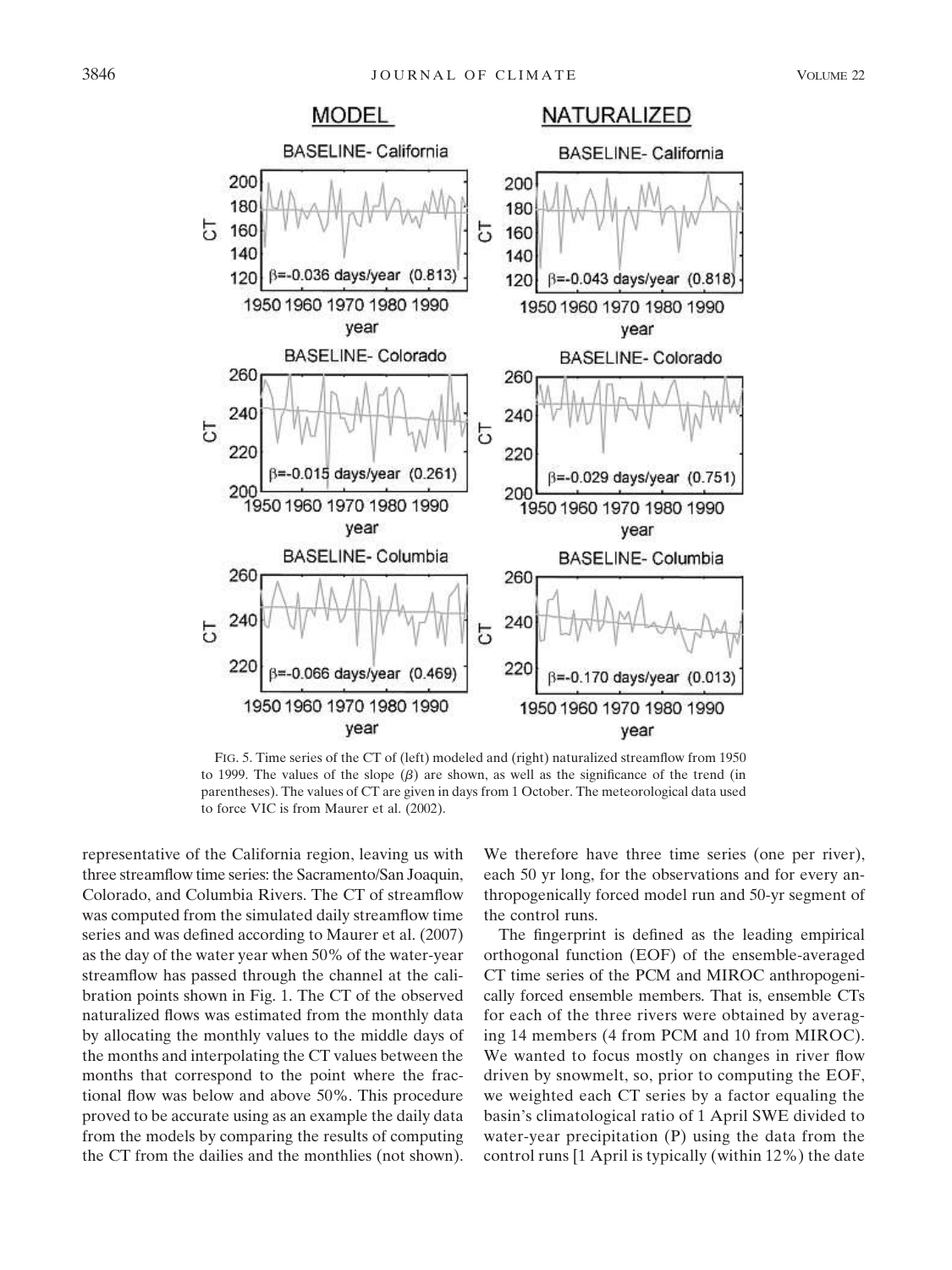$0.20$ 



FIG. 6. Trends in CT (days  $yr^{-1}$ ) from streamflow observations from 1950 to 1999 in the Columbia River basin (CRB). The streamflow observations were obtained from the HCDN and updated from measurements from the United States Geological Survey. The CRB area is shown in green.

of maximum SWE accumulation in the western United States (Bohr and Aguado 2001)]. This choice emphasized rivers driven primarily by snowmelt and deemphasized rivers driven primarily by rainfall. A second set of weights accounted for the area of the basins so time series representing larger areas would have proportionally more influence. Both types of weights, expressed as fractions, are shown in Table 3.

The EOF that comprises the fingerprint explains 78% of the variance. The resulting component is heavily biased toward the variability of the Columbia (because of the weighting), and therefore the majority of the signal comes from this region. The fingerprint pattern is therefore a pattern with large loadings in the Columbia and small loadings for the California and Colorado basins. In a following section the detection for individual rivers will be provided.

The standard deviation from the first 300 yr of the CONTROLccsm run was initially used to optimize the signal-to-noise ratio. Optimization is a process used in certain kinds of detection and attribution studies to accentuate the signal-to-noise ratio, but it requires part of one of the control runs to be used for optimization purposes (and not allow to be part of the detection). In the present study, the optimized results differ little from the nonoptimized version (not shown). We therefore use the nonoptimized solution to allow the entire CONTROLccsm run to be used for detection purposes.

It is important to examine whether the variability of the center timing in the control runs is similar to the variability in the observations. If the variability of the control runs is significantly less than the observations,



FIG. 7. Standardized time series of annual average (top) temperature (Tavg) and (bottom) precipitation (prec) from 1950 to 1999 from two datasets: Maurer et al. (2002) gridded dataset, and the Climate Divisional Data (http://www7.ncdc.noaa.gov/CDO/ CDODivisionalSelect.jsp#).

there is a risk of spurious detection because forced trends in the observations could be significantly higher than the variability from the control run but not the variability in the real world. A comparison of the spectra of a tree-ring reconstruction of the annual streamflow at the upper Colorado River at Lees Ferry (Meko et al. 2007) with the control runs (Fig. 8a) indicated good agreement, suggesting that the low-frequency streamflow variability is well captured by the models (see also supplementary information from Barnett et al. 2008). However a similar comparison of the spectra of the streamflow at the Columbia River at The Dalles from the control runs with a tree-ring reconstruction (Gedalof et al. 2004) show that the control runs generally overpredict the variability of the streamflow at the Columbia for frequencies higher than 0.05 cycles  $yr^{-1}$  or 20-yr periodicities (Fig. 8b). Note that the streamflow lowfrequency variability of interest here is captured well by the models, and that, although Fig. 8 is an indicator of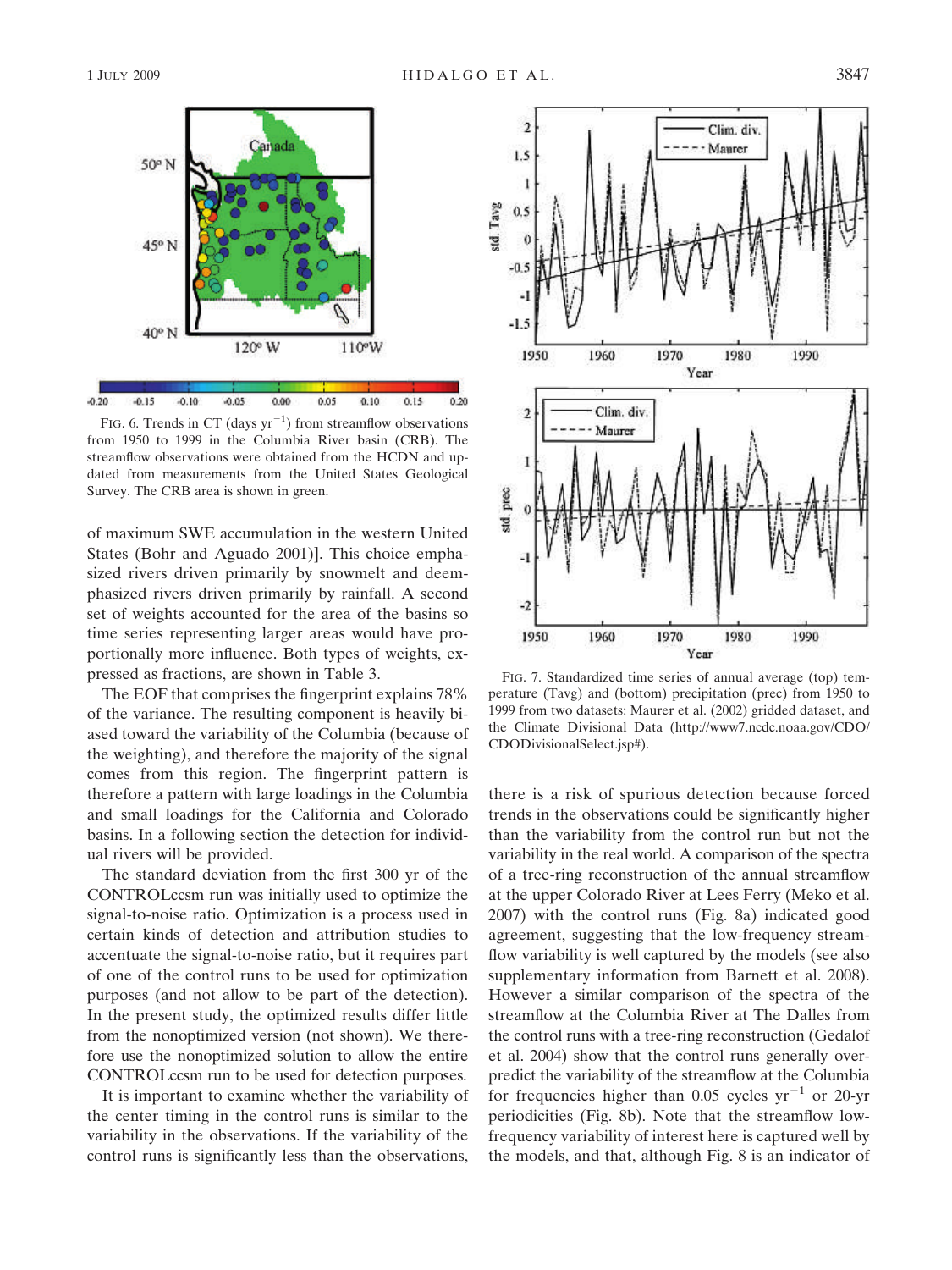TABLE 3. Weights used in the calculation of fingerprint. The weights have been normalized so that their summation is equal to 1.

|            | $SWE/P$ weights | Area weights | Total weights |
|------------|-----------------|--------------|---------------|
| California | 0.20            | 0.05         | 0.02          |
| Colorado   | 0.31            | 0.28         | 0.20          |
| Columbia   | 0.49            | 0.67         | 0.78          |

the agreement of the annual streamflow spectra between tree-ring data and models, it does not show the agreement between CTs (CT cannot be computed from tree-ring streamflow reconstructions that have annual resolution). For this reason we computed the standard deviations for the 5-yr low-pass-filtered CT for the control runs and naturalized observations and found that the standard deviations are statistically the same. The 5-yr low-pass-filtered CT was used to remove any high-frequency variability, for example, associated with ENSO. The standard deviations for the Columbia River CT are 5.9 days for the CONTROLccsm, 5.5 days for the CONTROLpcm, and 5.5 days for CT from the naturalized flow observations.

## 3. Results

The slopes of fitted linear trends of CT from 1950 to 1999 for the naturalized flows are negative in the three



FIG. 8. Power spectra of the streamflow at (a) the upper Colorado River at Lees Ferry and (b) the Columbia River at The Dalles from the PCM and CCSM3-FV control runs compared to tree-ring reconstructions.



FIG. 9. Same as Fig. 5, but for ensemble of the ANTHROpcm and ANTHROmiroc model simulations.

rivers, although only in the Columbia are the trends significant (Fig. 5, right panel). In the ANTHRO ensemble all trends are negative with significant trends in the Colorado and Columbia (Fig. 9). By contrast, for the PCM solar–volcanic runs the trends are in all cases positive with significant trends in the Columbia (Fig. 10). Note that the CT trends in the ANTHRO runs are not strictly comparable to the trends in the observations. That is, the ANTHRO runs are not an ''all forcings'' run (of a similar type to a twentieth-century climate, or 20c3m, run), and solar and volcanic effects for example are not included.

It is interesting to note that California has been one of the first places where the earlier snowmelt has been reported; therefore, the lack of significant CT trends in the observations and in the model is puzzling. However, if we look at the longer CT records from 1907 to 2003,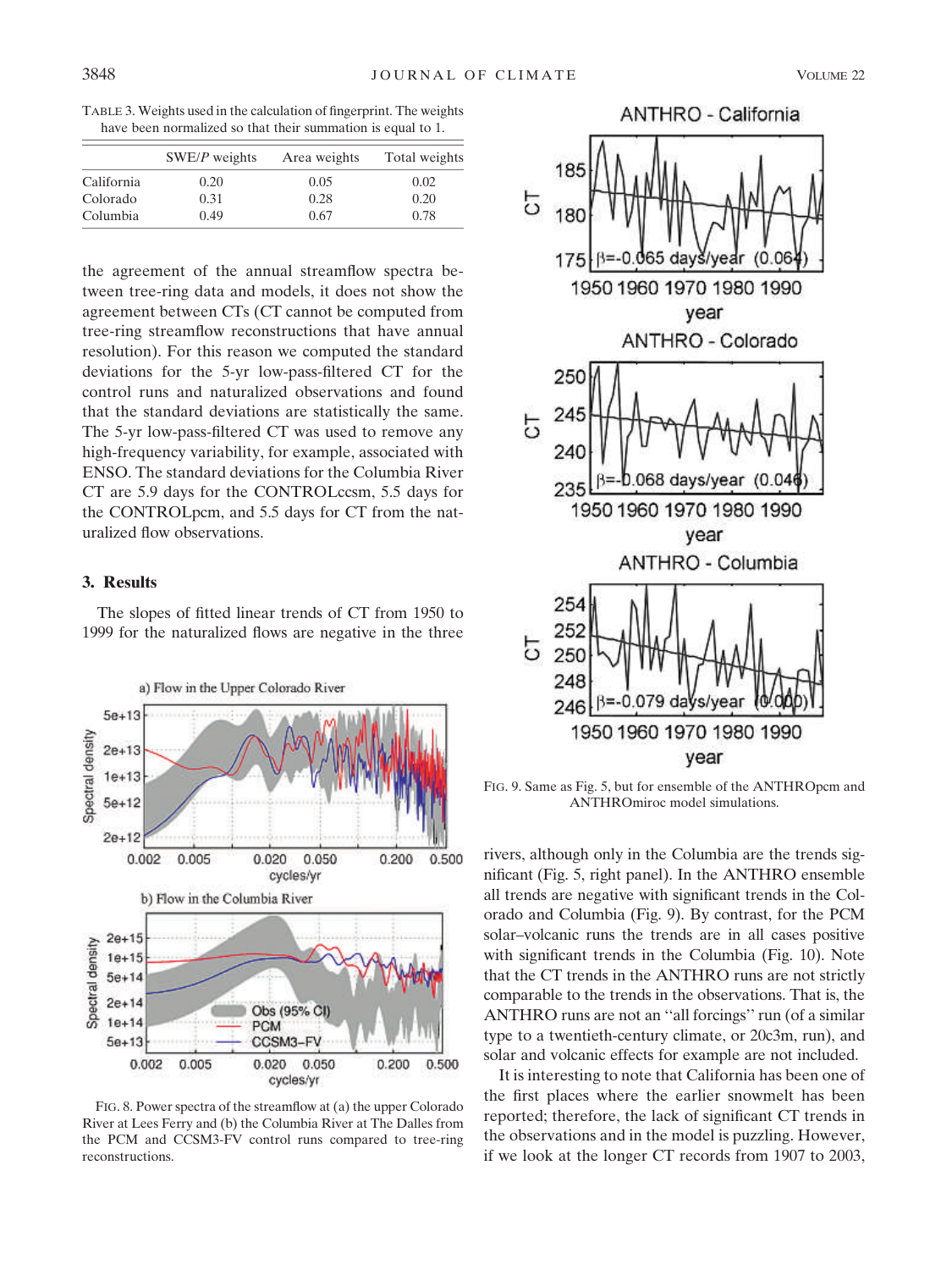

FIG. 10. Same as Fig. 5, but for the ensemble mean of the PCM solar–volcanic model simulations.

the observed trends in California are highly significant  $(\beta = -0.183 \text{ days yr}^{-1}, p = 0.00046)$ , therefore significant trends can be found when using the long-term data (not shown).

The resulting detection plot is shown in Fig. 11. The fingerprint is shown in Fig. 11a. The detection variable  $S$ is shown in Fig. 11b. We used a Monte Carlo test (below) to estimate the likelihood that the model runs and the observations are drawn from the control distribution. The values of S, including the resulting 95% confidence Monte Carlo error bars, are positive for the observed naturalized flow and the ANTHRO runs. By contrast, S is negative for the solar and volcanic runs. This means that the trends toward earlier river flow observed in the model runs and the observations are unlikely to have been obtained from natural internal



FIG. 11. (a) The fingerprint (PC1 loadings) of the ensemble mean including both ANTHROpcm and ANTHROmiroc CT series for three major western U.S. river basins and (b) the detection plot for CT. The 95% confidence intervals for the signal strength were calculated using a Monte Carlo resampling of the control runs.

variability alone. For reference, an assessment of S significance using traditional statistics is shown in Table 4.

It is important to assess the probability that the distribution of S in the ANTHROpcm and ANTHROmiroc runs (or the observations) is significantly different from the distribution of S in the control runs. This was calculated using a Monte Carlo method that estimates the likelihood that a given ensemble mean value of S can be drawn from the control runs, given an ensemble of k members ( $k = 4$  for ANTHROpcm,  $k = 10$  for ANTHROmiroc,  $k = 2$  for the solar–volcanic runs). Groups of  $k$  members were randomly selected from among all the 50-yr segments in the control runs, and their ensemble-average S calculated. This was repeated 10 000 times to form a distribution of control S for comparison

TABLE 4. Student's-t test and Mann–Kendall (MK) probabilities of test for significance of signal strength.

|                     | t test | MK test |
|---------------------|--------|---------|
| <b>Observations</b> | 0.0127 | 0.0343  |
| ANTHROpcm           | 0.0092 | 0.0033  |
| ANTHROmiroc         | 0.0179 | 0.0215  |
| Solar-volcanic PCM  | 0.0244 | 0.0229  |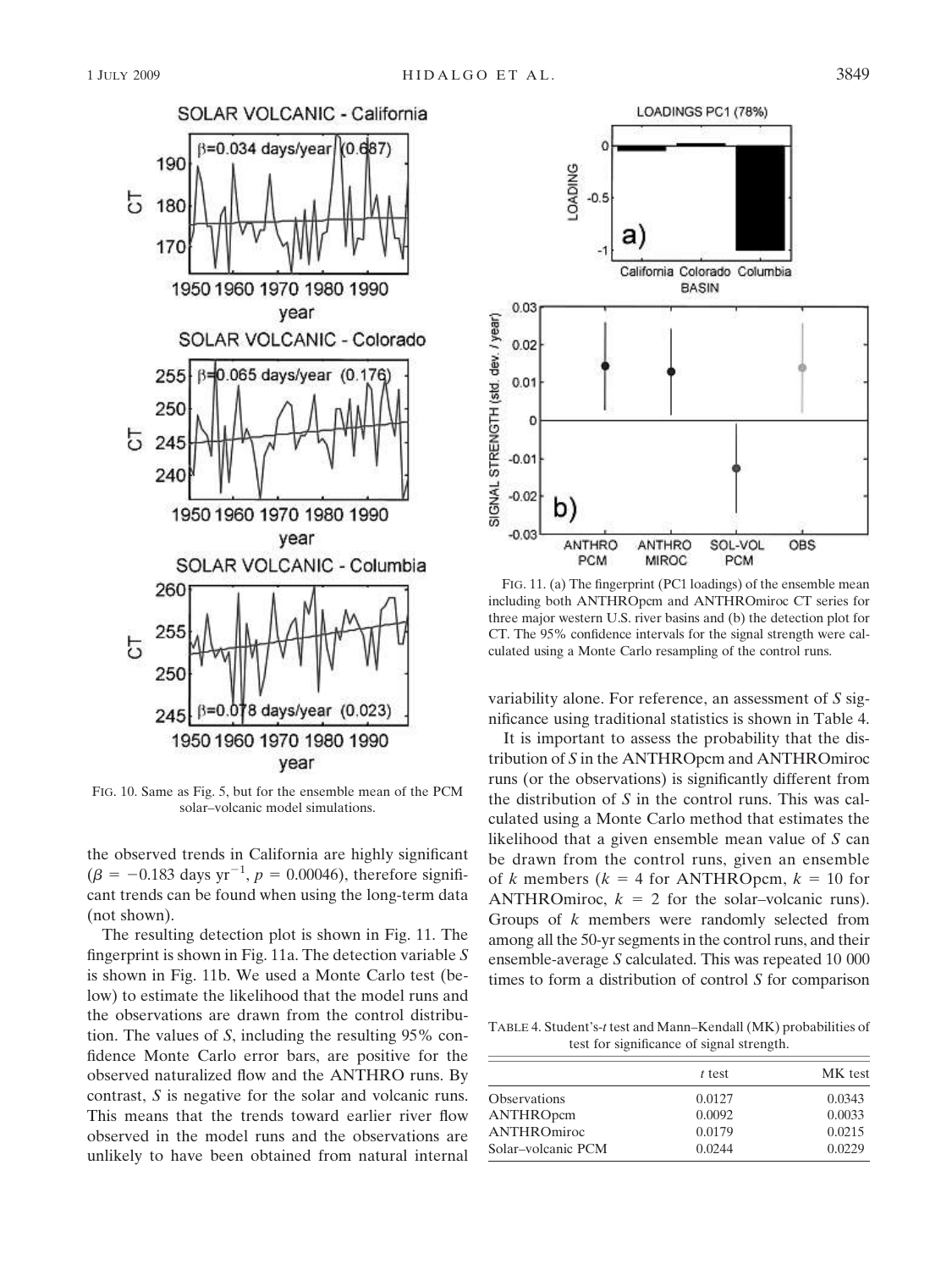| Setting                     | Case 1                        | Case 2                     | Case 3                       | Case 4                   | Case 5                      |
|-----------------------------|-------------------------------|----------------------------|------------------------------|--------------------------|-----------------------------|
| Fingerprint<br><b>Noise</b> | $PCM + MIROC$<br>$CCSM + PCM$ | <b>PCM</b><br>$CCSM + PCM$ | <b>MIROC</b><br>$CCSM + PCM$ | PCM+MIROC<br><b>CCSM</b> | $PCM + MIROC$<br><b>PCM</b> |
| Detection level             | < 0.05                        | < 0.05                     | < 0.05                       | < 0.05                   | < 0.05                      |
| Setting                     | Case 6                        | Case 7                     | Case 8                       | Case 9                   |                             |
| Fingerprint                 | <b>PCM</b>                    | <b>PCM</b>                 | <b>MIROC</b>                 | <b>MIROC</b>             |                             |
| Noise                       | <b>CCSM</b>                   | <b>PCM</b>                 | <b>CCSM</b>                  | <b>PCM</b>               |                             |
| Detection level             | < 0.05                        | < 0.05                     | < 0.05                       | < 0.05                   |                             |

TABLE 5. Testing of different model configurations for detection.

with the anthropogenic models. The same procedure was used for the observed naturalized flow, although in this case with  $k = 1$ , no ensemble averaging is possible. The ANTHROpcm and ANTHROmiroc ensemble means are unlikely to have been drawn from the control distribution ( $p < 0.05$ ). The observed naturalized flow also differs from the control run at the  $p < 0.05$  level. This implies that the human influences on climate are discernible from the natural variability; that is, detection has been achieved at the 95% confidence level.

Attribution is addressed by determining whether the observed values of S are not inconsistent with the anthropogenic and/or solar–volcanic model results. Assuming a normal distribution, the means and standard deviations of the ANTHROpcm and ANTHROmiroc S values were calculated. The difference between the S from the observations and the ensemble mean of the S values from all the ANTHROpcm and ANTHROmiroc runs is statistically small; hence the trends in the observations are consistent with the trends from the anthropogenic runs. On the other hand, the ensemblemean S from the solar and volcanic runs is more than four standard deviations away from the observations and more than four standard deviations away from the mean of the anthropogenic runs (not shown), suggesting they are from different statistical distributions than the observations. We conclude that observed changes in river CT are consistent with human forcing of the climate and unlikely to have arisen from natural solar or volcanic variability.

We tested several configurations of the western U.S. model, as shown in Table 5, and find that the model is robust with respect to the choices selected. That is, for all combinations of models used in the fingerprint and control run used for the ''noise'' detection at the  $p < 0.05$  level was found (Table 5). The only case that we found where formal detection failed occurred when we did not use the SWE/P and area weights (not shown).

Following results from Stewart et al. (2005) and Dettinger and Cayan (1995), which indicate shifts toward greater earlier streamflow fractions in the western U.S.

basins, we applied the detection method to the streamflow fractions during the winter–spring, summer, and the March fractions (not shown). For the winter–spring fractions we found detection at the  $p < 0.05$  level for all of the GCMs (not shown). For summer the observations do not show a strong enough trend to result in detectability at the 0.05 level (not shown). For the March fractions, the ANTHROpcm and the observations showed detection at the 0.05 level, but the ANTHROmiroc failed to trend significantly (not shown). The weaker trends in MIROC compared to PCM and the observations indicate that MIROC did not warm realistically (Bonfils et al. 2008).

We also investigated whether the detected changes were associated with temperature or precipitation changes. Pierce et al. (2008) repeated the entire detection and attribution analysis using  $P$  instead of SWE/P and found no detection at the  $p < 0.10$  level. That study (Pierce et al. 2008) and previous studies (Mote et al. 2005; Stewart et al. 2005) concluded that the reductions in snowpack are primarily driven by increases in temperature over the western United States (Pierce et al. 2008). Thus we believe that the temperature increases in winter and spring and associated reductions of snow versus rain ratios (Knowles et al. 2006) and in the spring snowpack are responsible for the advanced timing of streamflow.

Maurer et al. (2007) found no detection for California river flow using CT as a detection variable. We repeated our detection and attribution analysis using individual rivers and likewise did not achieve formal detection for the Sacramento and the San Joaquin Rivers (Figs. 12a,b). For the Sacramento River, the CT observations and the ANTHROmiroc fall within the overlap area where they are consistent with both the anthropogenic results and the distribution of natural internal climate variability. However, the PCM anthropogenic model runs (ANTHROpcm) proved to be separate from the distribution of the control runs (CONTROLccsm and CONTROLpcm). In such a case, although there is partial separation, detection of an anthropogenic effect cannot be irrefutably claimed. This example illustrates the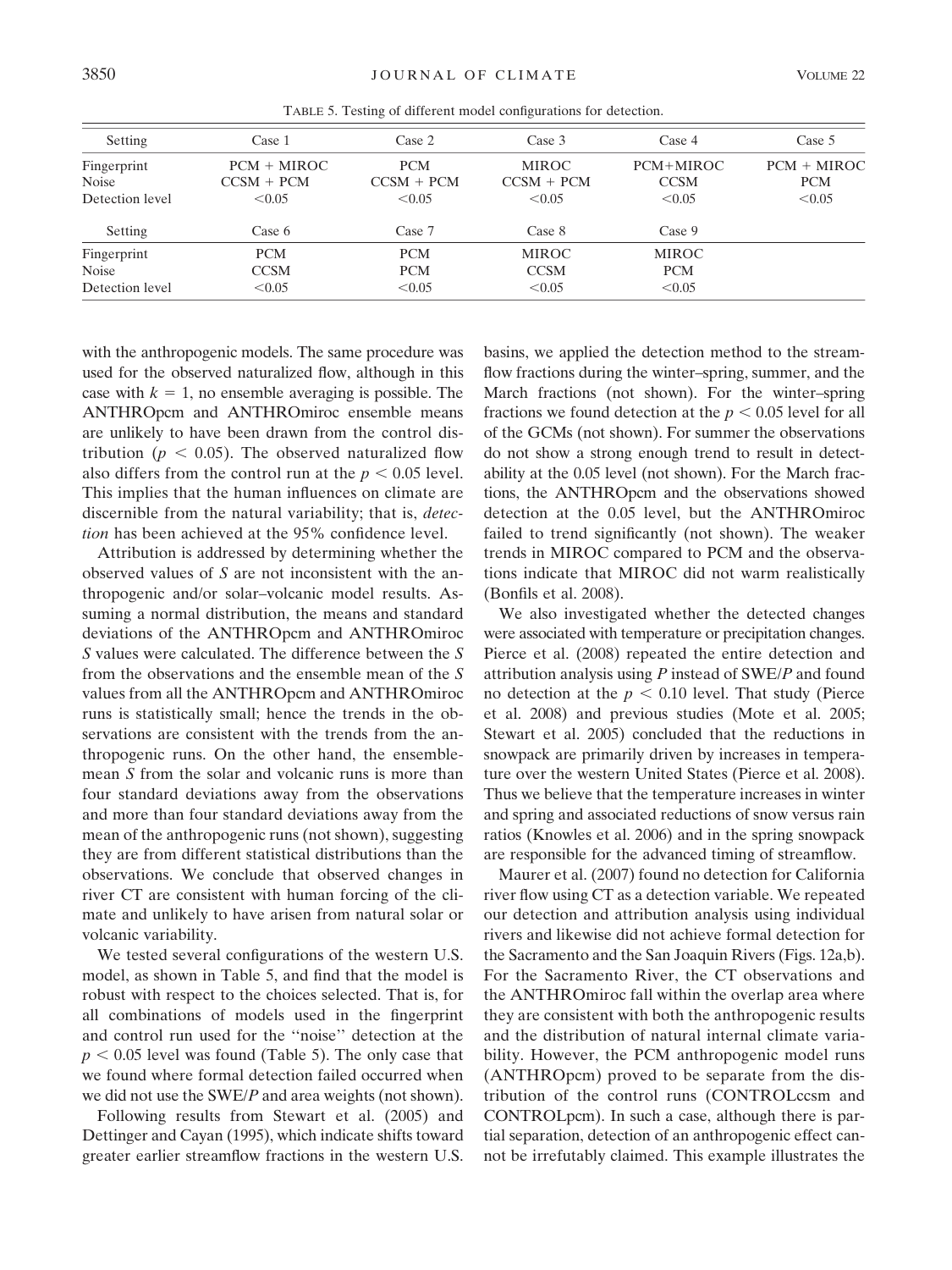

FIG. 12. Detection plot for individual river basins of the western United States.

present difficulty of regional detection and attribution, when averaging over relatively small regions often produces a distribution of anthropogenically forced responses that is not yet well separated from that of natural internal variability, especially when the character of simulated natural variability varies from model to model. In the case of the San Joaquin River and the upper Colorado River, the ANTHROpcm and ANTHROmiroc are well separated from the distribution of trends from the control run (Figs. 12b,c); however, the observations fall between the overlap area where they are consistent with both the anthropogenic results and the distribution of natural internal variability. In these cases we cannot claim that detection is achieved. It is possible that the lack of trends in the observations is due to the masking of the anthropogenic signal by the opposing effect of solar–volcanic effects (as the observations are an ''all forcing'' integration). It should be emphasized that, in some cases, the ANTHRO runs predict a significant decline in the CT trends that is not seen in observations (note that the fingerprint has negative loadings so the sign of the trends are inverted in the Fig. 12). It should be kept in mind that the ANTHRO runs are not ''all forcings'' runs—they lack solar and volcanic effects, for example and so the PCM model response to greenhouse gases only is not affected by cooling effects from the solar– volcanic forcings. Note also that, for the Sacramento case, the ANTHROmiroc does not separate well from the zero line, while the ANTHROpcm is well separated. The weaker trends in MIROC compared to PCM may be an indication that MIROC did not warm realistically (Bonfils et al. 2008), but this finding awaits a longer record to be conclusive.

In the case of the Columbia (Fig. 12d), the detection and attribution of climate change is evident in the separation of observed and modeled trends from the distribution of trends from the control run. In the observations, the effect of anthropogenic warming is greater than any cooling effect from solar and volcanic sources and therefore results in strong negative trends. One observation regarding the results from the Columbia is the fact that, if we assume that the effects of climate change are linear, one can add the trends from the ANTHRO in Fig. 9 and the solar–volcanic from Fig. 10 and obtain near-zero trends for the observations. At first glance this seems inconsistent with the significant trends found for the Columbia in the naturalized data. It can be argued that either some forcings beside the considered anthropogenic and natural are missing or the model is not able to reliably reproduce the response of the considered forcings. Although these are two valid possibilities, it should be mentioned that we are not claiming that the entire trend in the Columbia is associated with global warming, just a fraction of it (e.g., in Barnett et al. 2008 it was estimated that for multiple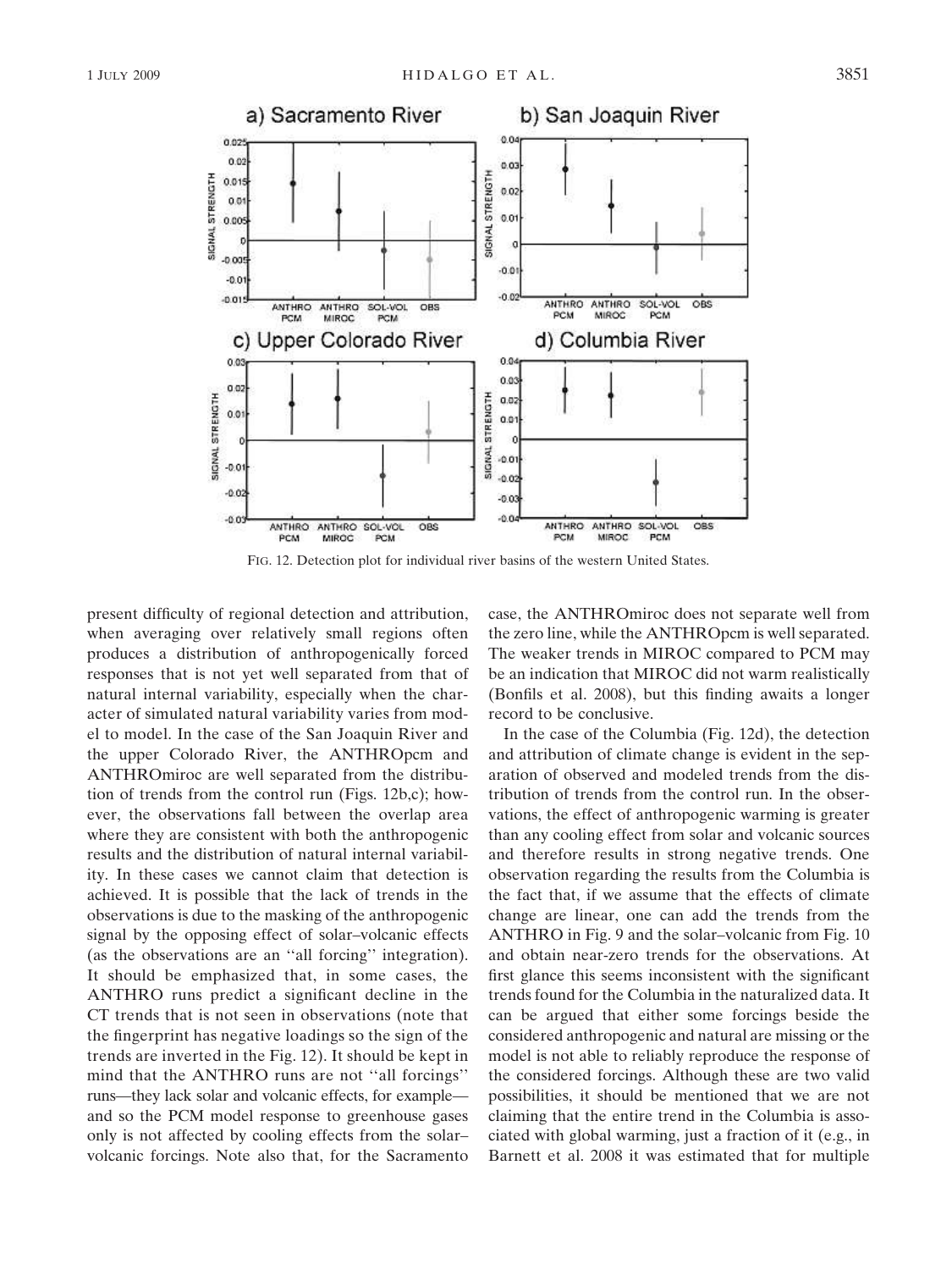variables analyzed that fraction is around 60%). Therefore other effects (e.g., the fact that the PDO switched around the middle of the 1950–99 period, increasing temperatures in the Columbia basin) may have played a role in the observed CT trends in the Columbia. We believe this does not invalidate the attribution part of this analysis as it has been proven in other sources that the shift in the PDO is not enough to explain the change in hydrological measures in the western United States (Stewart et al. 2004; Knowles et al. 2006; Mote et al. 2005, 2008).

#### 4. Conclusions

A formal attribution and detection procedure can provide insight into the nature of observed changes in the streamflow timing from key snowmelt watersheds over the western United States. If the changes toward earlier timing of streamflow are found to be associated with natural variability, it would be expected that after some time the climate system would rebound toward later streamflow timings, and the hydrology would revert toward more snow (and less rain) in the winter and therefore higher flows in summer. If the changes observed are unequivocally associated with anthropogenic warming (because of changes in the composition of the atmosphere), however, the decreases in winter snow to rain ratios and the timing of snowmelt can only become more pronounced as ongoing changes in atmospheric chemistry become more acute.

Using an optimal detection method, we found that observed streamflow center timing (CT) trends lie beyond a good share of the distribution of trends from simulations of natural variability. We find a detectable signal (at the  $p < 0.05$  level) on the timing of streamflow over the second half of the twentieth century toward earlier streamflow timing.

The changes in streamflow timing are dominated by changes over the Columbia River basin, with lesser signals arising from the California Sierra watersheds and little from the Colorado River basin. This indicates that climate change is an important signal, but also indicates that other climatic processes have also contributed to the hydrologic variability of large basins in the western United States.

The present study employed two control runs (CCSM3-FV and PCM) and two anthropogenically forced models (PCM and MIROC), allowing us to test several configurations of the streamflow timing (CT) detection options by using one or the other control and anthropogenic runs. For CT, the big picture from these experiments indicates a shift toward earlier streamflow, which cannot be explained solely by natural variability.

All the options in the selection of the models to use for control and anthropogenic runs resulted in detections at the 95% confidence level, indicating that the results are robust with respect to these choices. For streamflow fractional timing PCM showed positive detection for winter, summer, and March, but MIROC yielded detection only in summer. For all model cases, the Columbia basin was the major contributor to the detection with less influence from California and little from the Colorado. Comparison of two downscaling methods (Barnett et al. 2008) showed little dependence of the detection and attribution results to with respect to the downscaling method. In summary, we can now state with ''very high confidence'' (Solomon et al. 2007a; box TS.1.1) that recent trends toward earlier streamflows in the Columbia basin are in part due to anthropogenic climate change.

In the cases when detection was positive, we tested the attribution of those changes to two possible explanations: anthropogenic forcings or to natural forcings. In all cases the attribution was consistent with the anthropogenic forcing explanation and inconsistent with the solar–volcanic (natural forcings) explanation. Consistent with the results from Bonfils et al. (2008) for temperature and Pierce et al. (2008) for snow changes, the advance in streamflow timing in the western United States appears to arise, to some measure, from anthropogenic warming. Thus the observed changes appear to be the early phase of changes expected under climate change. This finding presages grave consequences for the water supply, water management, and ecology of the region. In particular, more winter and spring flooding and drier summers are expected as well as less winter snow (more rain) and earlier snowmelt.

Acknowledgments. This work was supported by the Lawrence Livermore National Laboratory through an LDRD grant to the Scripps Institution of Oceanography (SIO) via the San Diego Supercomputer Center (SDSC) for the LUCSiD project. The MIROC simulations were supported by the Research Revolution 2002 of the Ministry of Education, Culture, Sports, Science and Technology of Japan. The PCM simulation had previously made available to SIO by the National Center for Atmospheric Research for the ACPI project. This work was also partially supported by the Department of Energy and NOAA through the International Detection and Attribution Group (IDAG). The LLNL participants were supported by DOE-W-7405-ENG-48 to the Program of Climate Model Diagnoses and Intercomparison (PCMDI). The USGS and SIO provided partial salary support for DC and MD at SIO; the California Energy Commission provided partial salary support for DC, DP,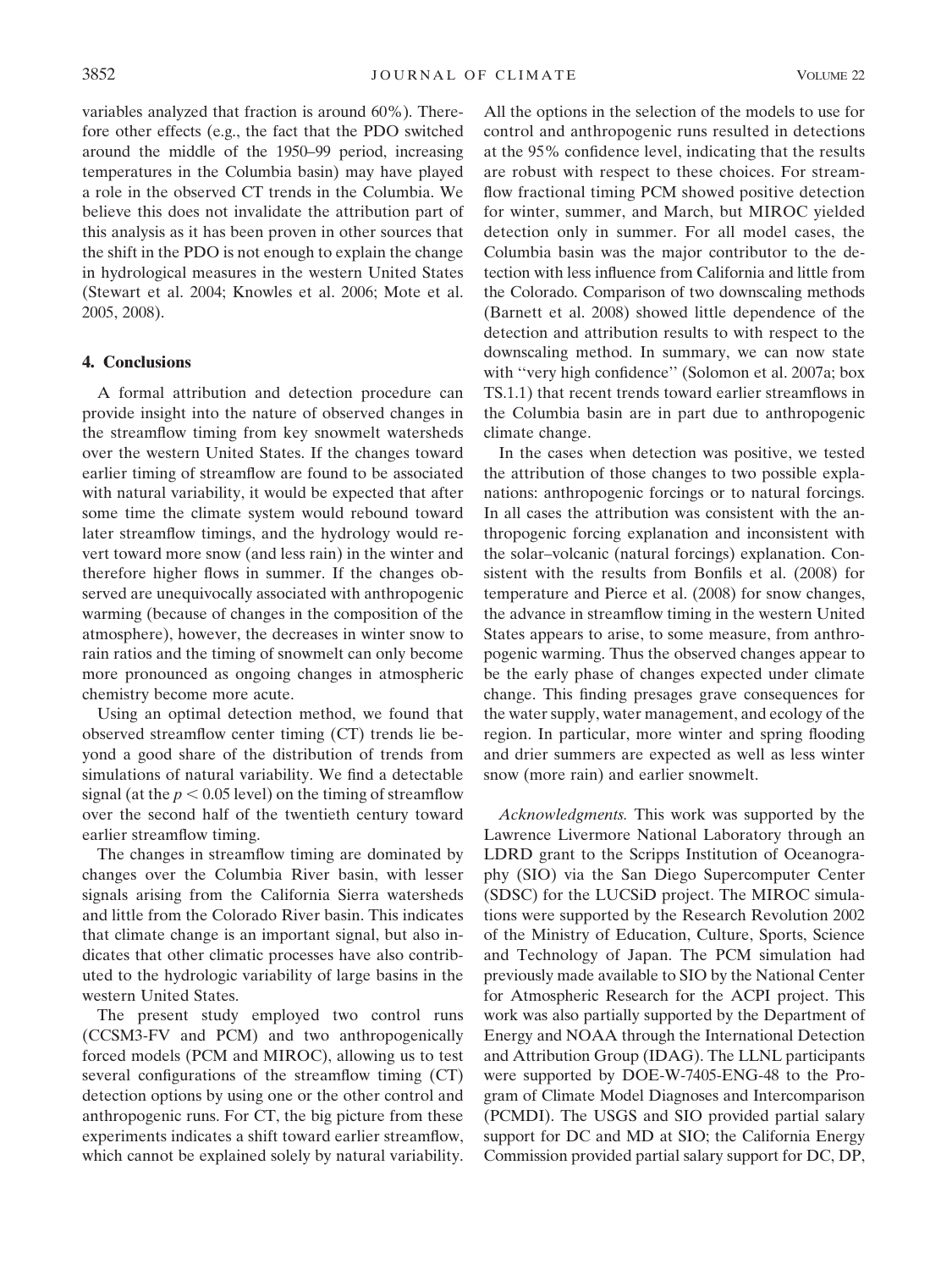and HH at SIO. Thanks are also due to the Department of Energy, which supported TPB as part of the IDAG. Thank you to David Meko and Ze'ev Gedalof for providing tree-ring reconstructions of the streamflow of the upper Colorado River and Columbia River basins. We thank two anonymous reviewers, Stephen Déry and the chief editor of the Journal of Climate, Andrew Weaver, for their constructive comments.

#### APPENDIX

#### Downscaling with Constructed Analogs

#### a. Step 1: Fitting a coarse-resolution analog

Once the pool of predictor patterns has been selected for a given coarse-resolution Tmax, Tmin, or P pattern for a certain day and year  $(\mathbf{Z}_{obs})$ , an analog of that pattern  $(\mathsf{Z}_{\text{analog}})$  can be constructed as a linear combination of the (preferred 30-member most suitable subset of) predictor patterns, according to

$$
\mathbf{Z}_{obs} \approx \hat{\mathbf{Z}}_{obs} = \mathbf{Z}_{analog} \mathbf{A}_{analog}, \tag{A1}
$$

where  $\mathsf{Z}_{\text{analog}}$  is a matrix of the column vectors comprising the most suitable subset of coarse-resolution patterns identified above specifically for  $\mathsf{Z}_{\text{obs}}$ , and  $\mathbf{A}_{\text{analog}}$ is a column vector of fitted least squares estimates of the regression coefficients that are the linear proportions of the contributions of each column of  $\mathsf{Z}_{\text{analog}}$  to the constructed analog. The dimensions of the  $Z_{obs}$  matrix are  $p_{\text{coarse}} \times 1$ , where  $p_{\text{coarse}}$  is the number of considered grid points contained in each coarse-resolution weather pattern; that is,  $\mathbf{Z}_{obs}$  is a column vector. The dimensions of  $\mathsf{Z}_{\text{analog}}$  are  $p_{\text{coarse}}, x \times n$  where *n* is the number of patterns in the most suitable predictors subset (i.e., 30), and the dimension of  $A_{\text{analog}}$  is  $n \times 1$ .

Assuming  $\mathsf{Z}_{\text{analog}}$  has full rank (*n*) and using the definition of the pseudoinverse (Moore–Penrose inverse),  $A_{\text{analog}}$  is obtained from Eq. (A1) by

$$
\mathbf{A}_{\text{analog}} = \left[ (\mathbf{Z}_{\text{analog}}' \mathbf{Z}_{\text{analog}})^{-1} \mathbf{Z}_{\text{analog}}' \right] \mathbf{Z}_{\text{obs}},\tag{A2}
$$

where the ' superscript denotes the transpose of the matrix. The inversion of the matrix was performed using singular value decomposition routine from Press et al. (1992), in which small values of the decomposition were set equal to zero to avoid near-singular matrices.

## b. Step 2: Downscaling a weather pattern

To downscale the  $Z_{obs}$  pattern, the coefficients  $A_{analog}$ from Eq. (A2) are applied to the high-resolution weather patterns corresponding to the same days as the coarse-resolution predictors  $Z_{\text{analog}}$ , according to

$$
\hat{\mathbf{P}}_{downscaled} = \mathbf{P}_{analog} \mathbf{A}_{analog}.
$$
 (A3)

From Eq. (A2),

$$
\hat{\textbf{P}}_{downscaled} = \textbf{P}_{analog} [(\textbf{Z}_{analog}' \textbf{Z}_{analog})^{-1} \textbf{Z}_{analog}'] \textbf{Z}_{obs},\ \, (A4)
$$

where is a constructed high-resolution analog (e.g., a P pattern on the VIC  $\frac{1}{8}$ ° grid) and  $\mathbf{P}_{\text{analog}}$  is the set of highresolution historical patterns corresponding to the same days as the  $Z_{\text{analog}}$ . The dimension of the  $\hat{P}_{\text{downscaled}}$ vector is  $p_{\text{VIC}} \times 1$ , and the dimension of the P<sub>analog</sub> matrix is  $p_{\text{VIC}} \times n$ , where  $p_{\text{VIC}}$  is the number of grid points in the high-resolution weather patterns. Note that the matrix,  $\mathsf{Z}_{\text{analog}}' \mathsf{Z}_{\text{analog}}$ , inverted with each application of the procedure is only of dimension  $n \times n$ , and therefore the numerical computational resources needed to downscale the weather patterns are determined by the number of the patterns included in the most suitable subset and can be quite small.

#### REFERENCES

- A. G. Crook Company, 1993: 1990 Modified streamflow 1928-1989. Bonneville Power Administration Rep., Portland, OR, 280 pp.
- Aguado, E., D. R. Cayan, L. Riddle, and M. Roos, 1992: Climatic fluctuations and the timing of west coast streamflow. J. Climate, 5, 1468–1483.
- Allen, M. R., and S. F. B. Tett, 1999: Checking for model consistency in optimal fingerprinting. Climate Dyn., 6, 419–434.
- Bala, G., and Coauthors, 2008: Evaluation of a CCSM3 simulation with a finite volume dynamical core for the atmosphere at 1° latitude  $\times$  1.25° longitude resolution. *J. Climate*, **21,** 1467– 1486.
- Bales, R. C., N. P. Molotch, T. H. Painter, M. D. Dettinger, R. Rice, and J. Dozier, 2006: Mountain hydrology of the western United States. Water Resour. Res., 42, W08432, doi:10.1029/2005WR004387.
- Barnett, T. P., D. W. Pierce, and R. Schnur, 2001: Detection of anthropogenic climate change in the world's oceans. Science, 292, 270–274.
- ——, J. C. Adam, and D. P. Lettenmaier, 2005: Potential impacts of a warming climate on water availability in snow-dominated regions. Nature, 438, 303–309.
- K. M. AchutaRao, P. J. Gleckler, J. M. Gregory, and W. M. Washington, 2006: Coupled climate model verification of oceanic warming. Bull. Amer. Meteor. Soc., 87, 562–564.
- and Coauthors, 2008: Human-induced changes in the hydrology of the western U.S. Science, 319, 1080–1083.
- Bohr, G. S., and E. Aguado, 2001: Use of April 1 SWE measurements as estimates of peak seasonal snowpack and total coldseason precipitation. Water Resour. Res., 37, 51-60.
- Bonfils, C., and Coauthors, 2008: Detection and attribution of temperature changes in the mountainous western United States. J. Climate, 21, 6404–6424.
- Burn, D. H., 2008: Climatic influences on streamflow timing in the headwaters of the Mackenzie River Basin. J. Hydrol., 352, 225–238.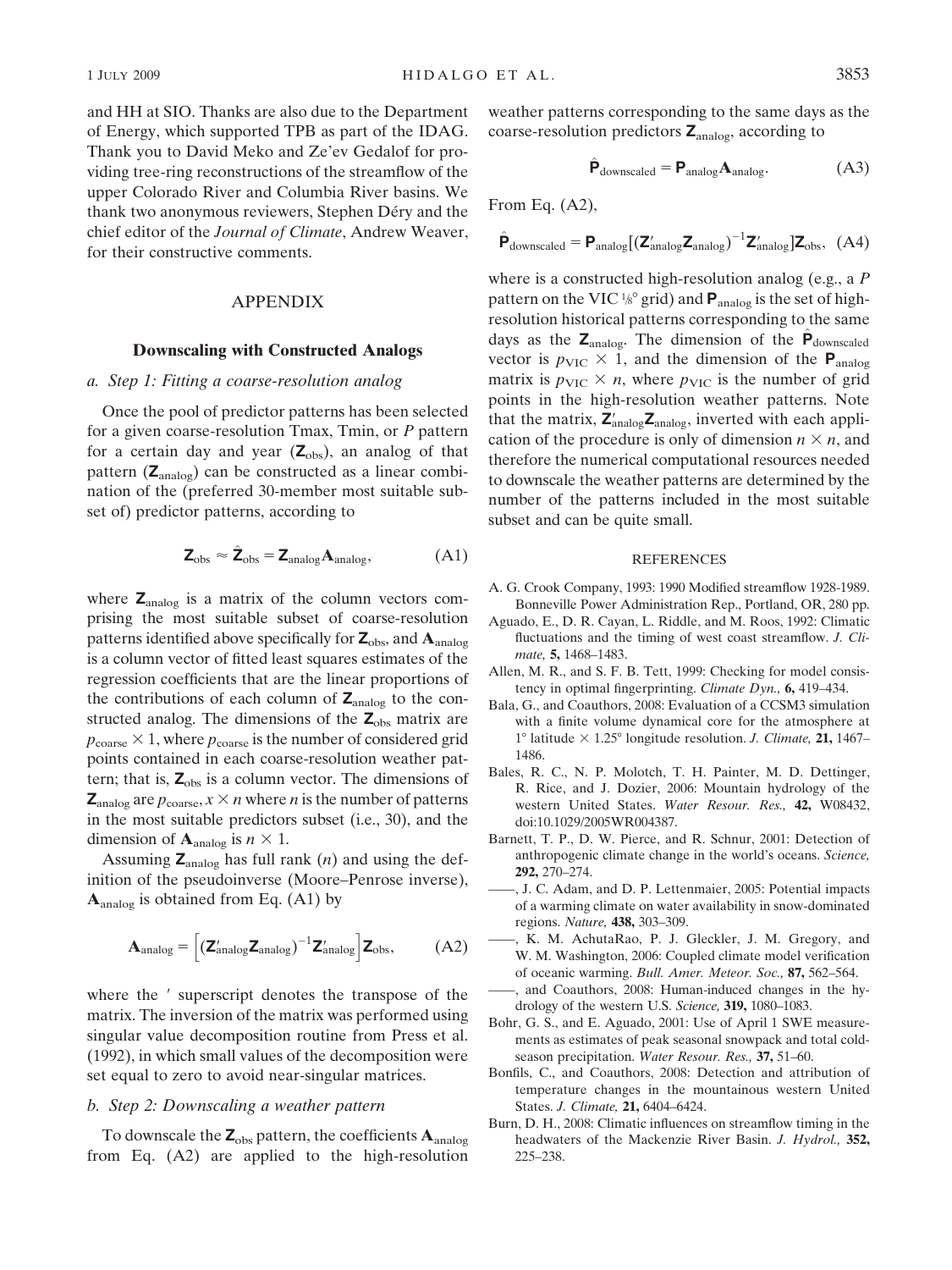- Campbell, G. S., 1974: A simple method for determining unsaturated conductivity from moisture retention data. Soil Sci., 117, 311–314.
- Cayan, D. R., S. A. Kammerdiener, M. D. Dettinger, J. M. Caprio, and D. H. Peterson, 2001: Changes in the onset of spring in the western United States. Bull. Amer. Meteor. Soc., 82, 399-415.
- Cherkauer, K. A., L. C. Bowling, and D. P. Lettenmaier, 2002: Variable Infiltration Capacity (VIC) cold land process model updates. Global Planet. Change, 38, 151–159.
- Christensen, N. S., A. W. Wood, N. Voisin, D. P. Lettenmaier, and R. N. Palmer, 2004: The effects of climate change on the hydrology and water resources of the Colorado River basin. Climatic Change, 62, 337–363.
- Collins, W. D., and Coauthors, 2006: The Community Climate System Model version 3 (CCSM3). J. Climate, 19, 2122–2143.
- Déry, S. J., K. Stahl, R. D. Moore, P. H. Whitfield, B. Menounos, and J. E. Burford, 2009: Detection of runoff timing changes in pluvial, nival and glacial rivers of western Canada. Water Resour. Res., in press.
- Dettinger, M. D., and D. R. Cayan, 1995: Large-scale atmospheric forcing of recent trends toward early snowmelt runoff in California. J. Climate, 8, 606–623.
- Gedalof, Z., D. L. Peterson, and N. J. Mantua, 2004: Columbia River flow and drought since 1750. J. Amer. Water Resour. Assoc., 40, 1579–1592.
- Hamlet, A. F., and D. P. Lettenmaier, 1999: Effects of climate change on hydrology and water resources in the Columbia River basin. J. Amer. Water Resour. Assoc., 35, 1597–1623.
- ——, and ——, 2005: Production of temporally consistent gridded precipitation and temperature fields for the continental United States. J. Hydrometeor., 6, 330–336.
- Hasumi, H., and S. Emori, 2004: K-1 coupled GCM (MIROC) description. K-1 Tech. Rep. 1, Center for Climate Systems Research, University of Tokyo, 34 pp.
- Hegerl, G. C., H. von Storch, K. Hasselmann, B. D. Santer, U. Cubasch, and P. D. Jones, 1996: Detecting greenhouse-gasinduced climate change with an optimal fingerprint method. J. Climate, 9, 2281–2306.
- ——, K. Hasselmann, U. Cubasch, J. F. B. Mitchell, E. Roeckner, R. Voss, and J. Waszkewitz, 1997: Multi-fingerprint detection and attribution of greenhouse-gas and aerosol-forced climate change. Climate Dyn., 13, 613-634.
- -, T. R. Karl, M. Allen, N. L. Bindoff, N. Gillett, D. Karoly, X. B. Zhang, and F. Zwiers, 2006: Climate change detection and attribution: Beyond mean temperature signals. J. Climate, 19, 5058–5077.
- Hidalgo, H. G., M. D. Dettinger, and D. R. Cayan, 2008: Downscaling with constructed analogues: Daily precipitation and temperature fields over the United States. California Energy Commission, PIER Energy-Related Environmental Research Rep. CEC-500-2007-123, 48 pp. [Available online at http://www.energy.ca.gov/2007publications/CEC-500-2007-123/ CEC-500-2007-123.PDF.]
- Hoerling, M., J. Hurrell, J. Eischeid, and A. Phillips, 2006: Detection and attribution of twentieth-century northern and southern African rainfall change. J. Climate, 19, 3989-4008.
- Karoly, D. J., and Q. Wu, 2005: Detection of regional surface temperature trends. J. Climate, 18, 4337–4343.
- Keim, B. D., A. M. Wilson, C. P. Wake, and T. G. Huntington, 2003: Are there spurious temperature trends in the United States Climate Division database? Geophys. Res. Lett., 30, 1404, doi:10.1029/2002GL016295.
- Knowles, N., M. D. Dettinger, and D. R. Cayan, 2006: Trends in snowfall versus rainfall for the western United States. J. Climate, 19, 4545–4559.
- Liang, X., D. P. Lettenmaier, E. F. Wood, and S. J. Burges, 1994: A simple hydrologically based model of land surface water and energy fluxes for GSMs. J. Geophys. Res., 99 (D7), 14 415–14 428.
- Lohmann, D., R. Nolte-Holube, and E. Raschke, 1996: A largescale horizontal routing model to be coupled to land surface parameterization schemes. Tellus, 48A, 708–721.
- Mantua, N. J., S. R. Hare, Y. Zhang, J. M. Wallace, and R. C. Francis, 1997: A Pacific interdecadal climate oscillation with impacts on salmon production. Bull. Amer. Meteor. Soc., 78, 1069–1079.
- Maurer, E. P., and H. G. Hidalgo, 2008: Utility of daily vs. monthly large-scale climate data: An intercomparison of two statistical downscaling methods. Hydrol. Earth Syst. Sci., 12, 551–563.
- ——, A. W. Wood, J. C. Adam, D. P. Lettenmaier, and B. Nijssen, 2002: A long-term hydrologically based data set of land surface fluxes and states for the conterminous United States. J. Climate, 15, 3237–3251.
- ——, I. T. Stewart, C. Bonfils, P. B. Duffy, and D. R. Cayan, 2007: Detection, attribution, and sensitivity of trends toward earlier streamflow in the Sierra Nevada. J. Geophys. Res., 112, D11118, doi:10.1029/2006JD008088.
- Meko, D., C. A. Woodhouse, C. A. Baisan, T. Knight, J. J. Lukas, M. K. Hughes, and M. W. Salzer, 2007: Medieval drought in the upper Colorado River Basin. Geophys. Res. Lett., 34, L10705, doi:10.1029/2007GL029988.
- Moore, J. N., J. T. Harper, and M. C. Greenwood, 2007: Significance of trends toward earlier snowmelt turnoff, Columbia and Missouri Basin headwaters, western United States. Geophys. Res. Lett., 34, L16402, doi:10.1029/2007GL031022.
- Mote, P. W., 2003: Trends in snow water equivalent in the Pacific Northwest and their climatic causes. Geophys. Res. Lett., 30, 1601, doi:10.1029/2003GL017258.
- ——, A. F. Hamlet, M. P. Clark, and D. P. Lettenmaier, 2005: Declining mountain snowpack in western North America. Bull. Amer. Meteor. Soc., 86, 1–39.
- ——, ——, and E. Salathe, 2008: Has spring snowpack declined in the Washington Cascades? Hydrol. Earth Syst. Sci., 12, 193–206.
- Nijssen, B., D. P. Lettenmaier, X. Liang, S. W. Wetzel, and E. F. Wood, 1997: Streamflow simulation for continental-scale river basins. Water Resour. Res., 33, 711–724.
- ——, G. M. O'Donnell, D. P. Lettenmaier, D. Lohmann, and E. F. Wood, 2001: Predicting the discharge of global rivers. J. Climate, 14, 3307–3323.
- Nozawa, T., T. Nagashima, T. Ogura, T. Yokohata, N. Okada, and H. Shiogama, 2007: Climate change simulations with a coupled ocean–atmosphere GCM called the Model for Interdisciplinary Research on Climate: MIROC. CGER's Supercomputer Monogr. Rep., Vol. 12, Center for Global Environmental Research, National Institute for Environmental Studies, Japan, 93 pp.
- Payne, J. T., A. W. Wood, A. F. Hamlet, R. N. Palmer, and D. P. Lettenmaier, 2004: Mitigating the effects of climate change on the water resources of the Columbia River Basin. Climatic Change, 62, 233–256.
- Pierce, D. W., and Coauthors, 2008: Attribution of declining western U.S. snowpack to human effects. *J. Climate*, 21, 6425–6444.